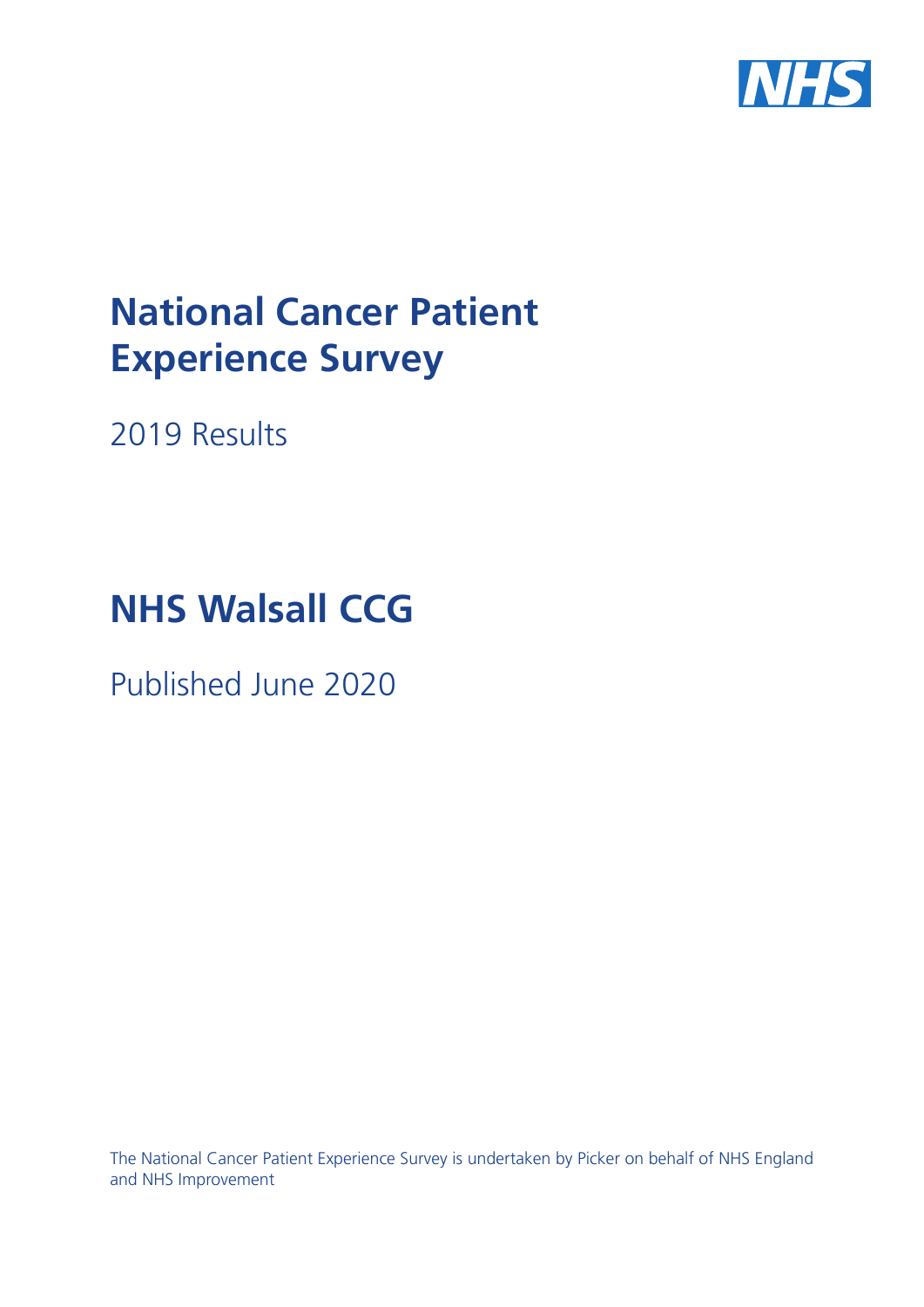# **Executive Summary** Case Mix Adjusted scores

### **Cancer Dashboard Questions**

The following seven questions are included in phase 1 of the Cancer Dashboard developed by Public Health England and NHS England:

Q61. Patient's average rating of care scored from very poor to very good

| 0   | $\overline{2}$                                                | 3 | 4 | 5 | 6 | $\overline{7}$ | 8   | 9 | 10                                                                                            |
|-----|---------------------------------------------------------------|---|---|---|---|----------------|-----|---|-----------------------------------------------------------------------------------------------|
|     |                                                               |   |   |   |   |                | 8.7 |   |                                                                                               |
|     |                                                               |   |   |   |   |                |     |   | Q18. Patient definitely involved as much as they wanted in decisions about care and treatment |
|     |                                                               |   |   |   |   |                |     |   | Q19. Patient given the name of a CNS who would support them through their treatment           |
| 2%  | Q20. Patient found it very or quite easy to contact their CNS |   |   |   |   |                |     |   |                                                                                               |
|     |                                                               |   |   |   |   |                |     |   | Q39. Patient always felt they were treated with respect and dignity while in hospital         |
|     | leaving hospital                                              |   |   |   |   |                |     |   | Q41. Hospital staff told patient who to contact if worried about condition or treatment after |
| 54% | treatment                                                     |   |   |   |   |                |     |   | Q55. General practice staff definitely did everything they could to support patient during    |

### **Questions Outside Expected Range**

|                                                                                     |            | Case Mix Adjusted Scores   |                            |                   |
|-------------------------------------------------------------------------------------|------------|----------------------------|----------------------------|-------------------|
|                                                                                     | 2019 Score | Lower<br>Expected<br>Range | Upper<br>Expected<br>Range | National<br>Score |
| Q24. Hospital staff gave information on getting financial help or possible benefits | '2%        | 56%                        | 70%                        | 63%               |

|                                                                                                          |            | Case Mix Adjusted Scores   |                            |                   |
|----------------------------------------------------------------------------------------------------------|------------|----------------------------|----------------------------|-------------------|
|                                                                                                          | 2019 Score | Lower<br>Expected<br>Range | Upper<br>Expected<br>Range | National<br>Score |
| $\sqrt{Q}$ 13. Patient given easy to understand written information about the type of cancer they<br>had | 65%        | 69%                        | 80%                        | 74%               |
| Q21. Patient got understandable answers to important questions all or most of the time                   | 81%        | 83%                        | 92%                        | 87%               |
| Q32. Patient's family or someone close definitely felt able to talk to a doctor                          | 64%        | 65%                        | 80%                        | 72%               |
| Q35. All hospital staff asked patient what name they prefer to be called by                              | 61%        | 61%                        | 80%                        | 71%               |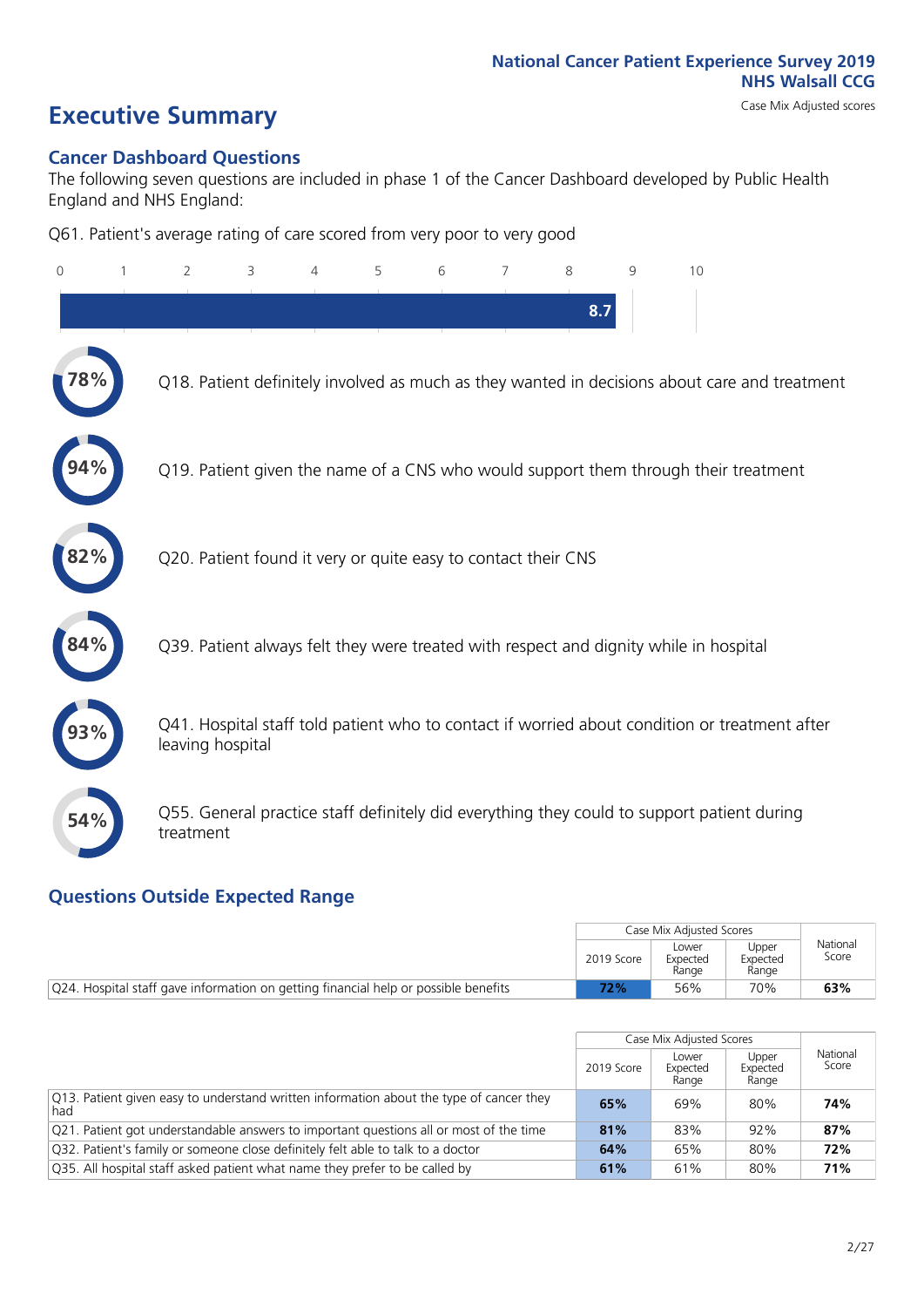### **Introduction**

The National Cancer Patient Experience Survey 2019 is the ninth iteration of the survey first undertaken in 2010. It has been designed to monitor national progress on cancer care; to provide information to drive local quality improvements; to assist commissioners and providers of cancer care; and to inform the work of the various charities and stakeholder groups supporting cancer patients.

The survey was overseen by a national Cancer Patient Experience Advisory Group. This Advisory Group set the principles and objectives of the survey programme and guided questionnaire development. The survey was commissioned and managed by NHS England. The survey provider, Picker, is responsible for designing, running and analysing the survey.

The 2019 survey involved 143 NHS Trusts. Out of 111,366 people, 67,858 people responded to the survey, yielding a response rate of 61%.

### **Methodology**

### **Eligibility, fieldwork and survey methods**

The sample for the survey included all adult (aged 16 and over) NHS patients, with a confirmed primary diagnosis of cancer, discharged from an NHS Trust after an inpatient episode or day case attendance for cancer related treatment in the months of April, May and June 2019. The fieldwork for the survey was undertaken between December 2019 and March 2020.

As in the previous four years, the survey used a mixed mode methodology. Questionnaires were sent by post, with two reminders where necessary, but also included an option to complete the questionnaire online. A Freephone helpline and email was available for respondents to opt out, ask questions about the survey, enable them to complete their questionnaire over the phone and provide access to a translation and interpreting facility for those whose first language was not English.

### **Case-mix adjustment**

Both unadjusted and adjusted scores are presented in this report. Case-mix adjusted scores allows us to account for the impact that differing patient populations might have on results. By using the case-mix adjusted estimates we can obtain a greater understanding of how a CCG is performing given their patient population. The factors taken into account in this case-mix adjustment are gender, age, ethnic group, deprivation, and tumour group.

### **Scoring methodology**

Fifty-two questions from the questionnaire are scored as these questions relate directly to patient experience. For all but one question (Q61), scores are presented as the percentage of positive responses out of all scored responses. For Q61, respondents rate their overall care on a scale of 0 to 10, of which the average was calculated for this question's presented score. The percentages in this report have been rounded to the nearest percentage point. Therefore, in some cases the figures do not appear to add up to 100%.

### **Statistical significance**

In the reporting of 2019 results, appropriate statistical tests have been undertaken to identify unadjusted scores for which the change over time is 'statistically significant'. Thirty-seven scored questions in 2019 have been compared with those of 2018 and a statistically significant change between the two years has been reported where identified.

For the scored questions that are comparable beyond 2018, statistically significant change over the five years has also been reported where identified. A statistically significant difference means that the change in the result is very unlikely to have occurred by sampling variation.

### **Suppression**

### **Question-level suppression**

For scores where the base size per question is  $<$ 21, the score will be suppressed and replaced with an asterisk (\*). The base size will include neutral response options.

### **Double suppression**

If any group within a particular sub-group breakdown (such as the tumour group breakdown) has <21 responses, then the figure for this particular group is suppressed and replaced with an asterisk (\*). If there is only one group within the sub-group breakdown that has <21 respondents, and is therefore suppressed, the group with the next lowest number of respondents is also supressed and replaced with an asterisk (\*) (regardless if it is greater than or less than 21).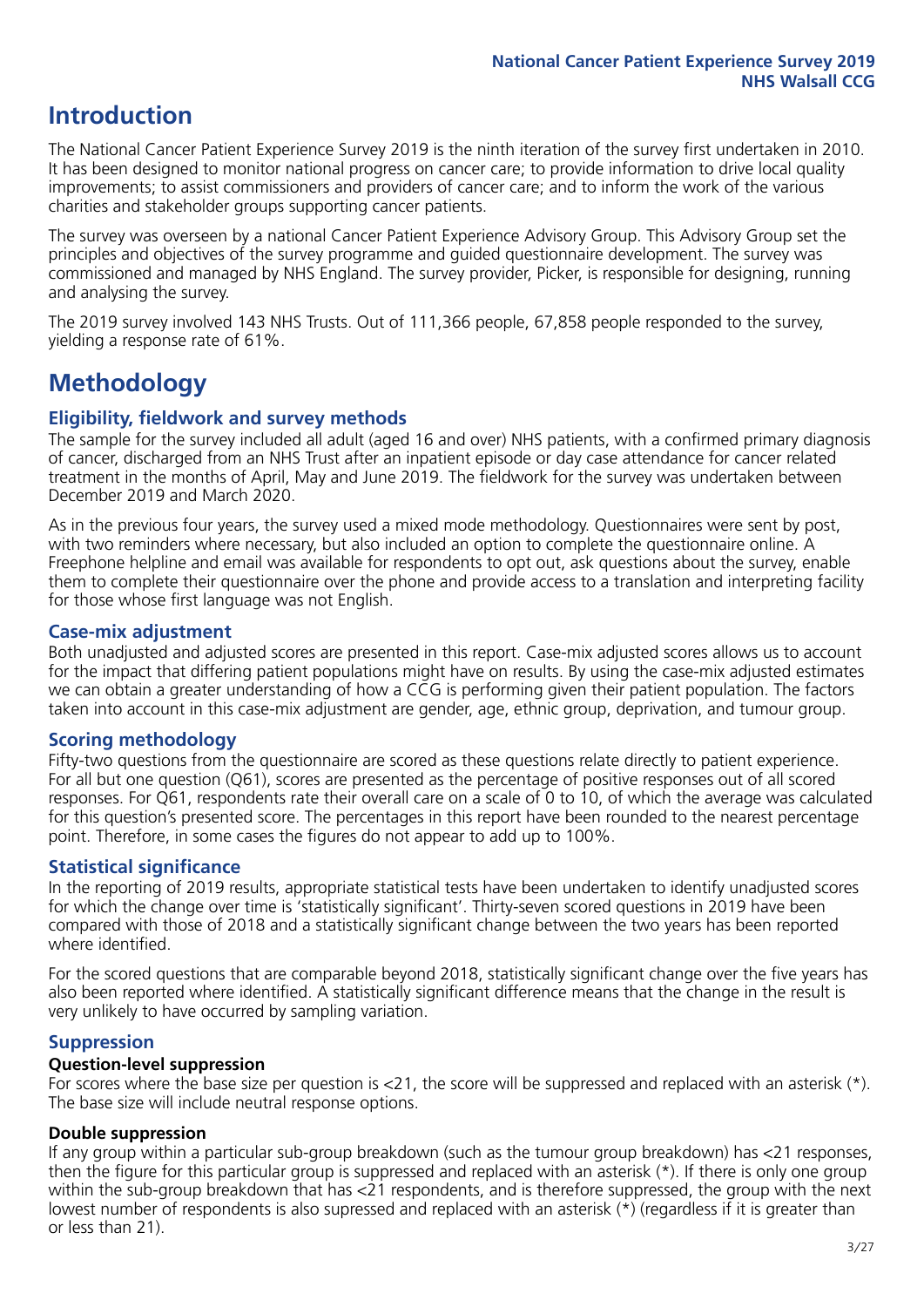### **Understanding the results**

This report shows how this CCG scored for each question in the survey, compared with national results and previous year's results. It is aimed at helping individual CCGs to understand their performance and identify areas for local improvement. Below is a description of the type of results presented within this report and how to understand them.

### **Expected range charts**

The expected range charts in this report show a bar with the lowest and highest score received for each question nationally. Within this bar, an expected range is given (in grey) and a black diamond represents the actual score for this CCG.

CCGs whose score is above the upper limit of the expected range (in the dark blue) are positive outliers, with a score statistically significantly higher than the national mean. This indicates that the CCG performs better than what CCGs of the same size and demographics are expected to perform. The opposite is true if the score is below the lower limit of the expected range (in the light blue); these are negative outliers. For scores within the expected range (in the grey), the score is what we would expect given the CCG's size and demographics.

### **Comparability tables**

The comparability tables show the 2018 and 2019 unadjusted scores for this CCG for each scored question. If there is a significant change from 2018 and 2019 or overall from 2015 to 2019, an arrow will be presented for the direction of change. The adjusted 2019 score will also be presented for each scored question along with the lower and upper expected range and national score. Scores above the upper limit of the expected range will be highlighted dark blue, scores below the lower limit of the expected range will be highlighted light blue, and scores within the lower and upper limit of the expected ranges will be highlighted grey.

### **Tumour type tables**

The tumour type tables show the unadjusted scores for each scored question for each of the 13 tumour groups. The national score for that tumour group is also shown. Unadjusted scores for the same tumour type across different CCGs may not be comparable, as they do not account for the impact that differing patient populations might have on results. Central nervous system is abbreviated as 'CNS' and lower gastrointestinal tract is abbreviated as 'LGT' throughout this report.

### **Year on year charts**

The year on year charts show five columns representing the unadjusted scores of the last five years (2015, 2016, 2017, 2018 and 2019) for each scored question.

#### **Notes on specific questions**

Following the development phase of the 2019 survey, several changes were made to the questionnaire. Six scored questions were amended (Q5, Q18, Q30, Q35, Q56 and Q60) and one non-scored question (Q29) was amended that impacted the comparability of questions Q30 to Q41. Of all questions changed or impacted by change, only Q60 is presented with historical comparisons; though the results should be interpreted with caution.

### **Unadjusted data and case-mix adjusted data**

Unadjusted data should be used to see the actual responses from patients relating to the CCG. Case-mix adjusted data, together with expected ranges, should be used to understand whether the results are significantly higher or lower than national results taking account of the patient mix.

### **Further information**

This research was carried out in accordance with the international standard for organisations conducting social research (accreditation to ISO20252:2012; certificate number GB08/74322). The 2019 survey data has been produced and published in line with the Code of Practice for Official Statistics.

For more information on the methodology, please see the Technical Document. It can be viewed along with the 2019 questionnaire and survey quidance on the website at [www.ncpes.co.uk](https://www.ncpes.co.uk/supporting-documents). For all other outputs at National, Trust, CCG and Cancer Alliance level, please see the PDF reports, Excel tables and dashboards at [www.ncpes.co.uk.](https://www.ncpes.co.uk/current-results)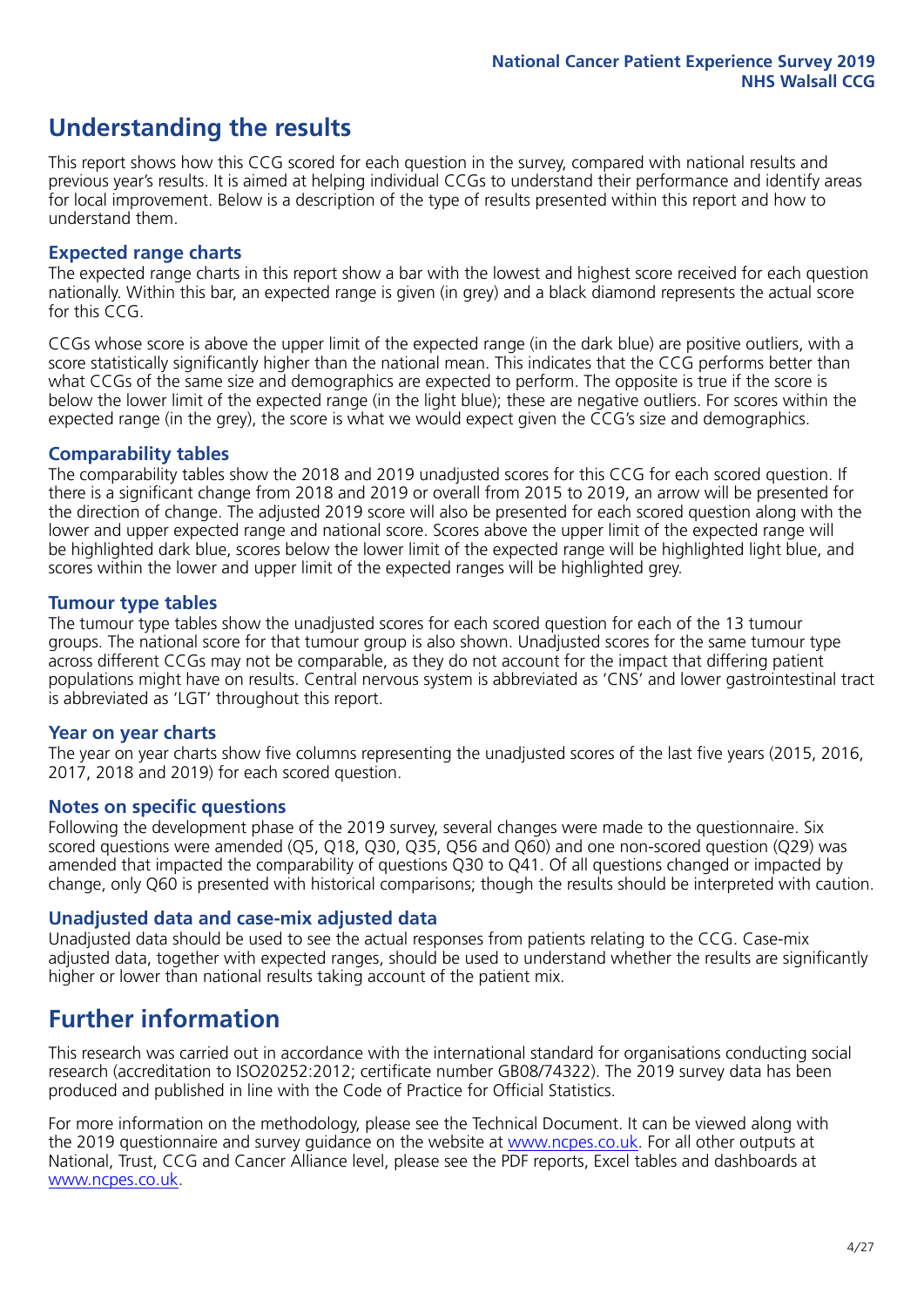### **Response Rate**

### **Overall Response Rate**

300 patients responded out of a total of 543 patients, resulting in a response rate of 55%.

|          | Sample Size | Adjusted<br>Sample | Completed | Response Rate |
|----------|-------------|--------------------|-----------|---------------|
| CCG      | 584         | 543                | 300       | 55%           |
| National | 119,855     | 111.366            | 67,858    | 61%           |

### **Respondents by Survey Type**

|                            | Number of<br>Respondents |
|----------------------------|--------------------------|
| Online                     | 16                       |
| Paper                      | 284                      |
| Phone                      |                          |
| <b>Translation Service</b> |                          |

### **Respondents by Tumour Group**

|                      | Number of<br>Respondents |
|----------------------|--------------------------|
| <b>Brain / CNS</b>   | 1                        |
| <b>Breast</b>        | 82                       |
| Colorectal / LGT     | 42                       |
| Gynaecological       | 17                       |
| Haematological       | 31                       |
| <b>Head and Neck</b> | 14                       |
| Lung                 | 20                       |
| Prostate             | 22                       |
| Sarcoma              | 1                        |
| Skin                 | 4                        |
| Upper Gastro         | 11                       |
| Urological           | 37                       |
| Other                | 18                       |

### **Respondents by Age and Gender**

Respondents year of birth has been used to determine age. This information has been amalgamated into 8 age bands. The age and gender distribution for the CCG was as follows:

|        | Age 16-24 | Age 25-34 | Age 35-44 | Age 45-54 | Age 55-64 | Age 65-74 | Age 75-84 | Age 85+ | Total |
|--------|-----------|-----------|-----------|-----------|-----------|-----------|-----------|---------|-------|
| Male   |           |           |           | 4         | 22        | 45        | 45        |         | 122   |
| Female |           |           | 4         | 29        | 36        | 55        | 44        |         | 178   |
| Total  |           |           | 4         | 33        | 58        | 100       | 89        | 13      | 300   |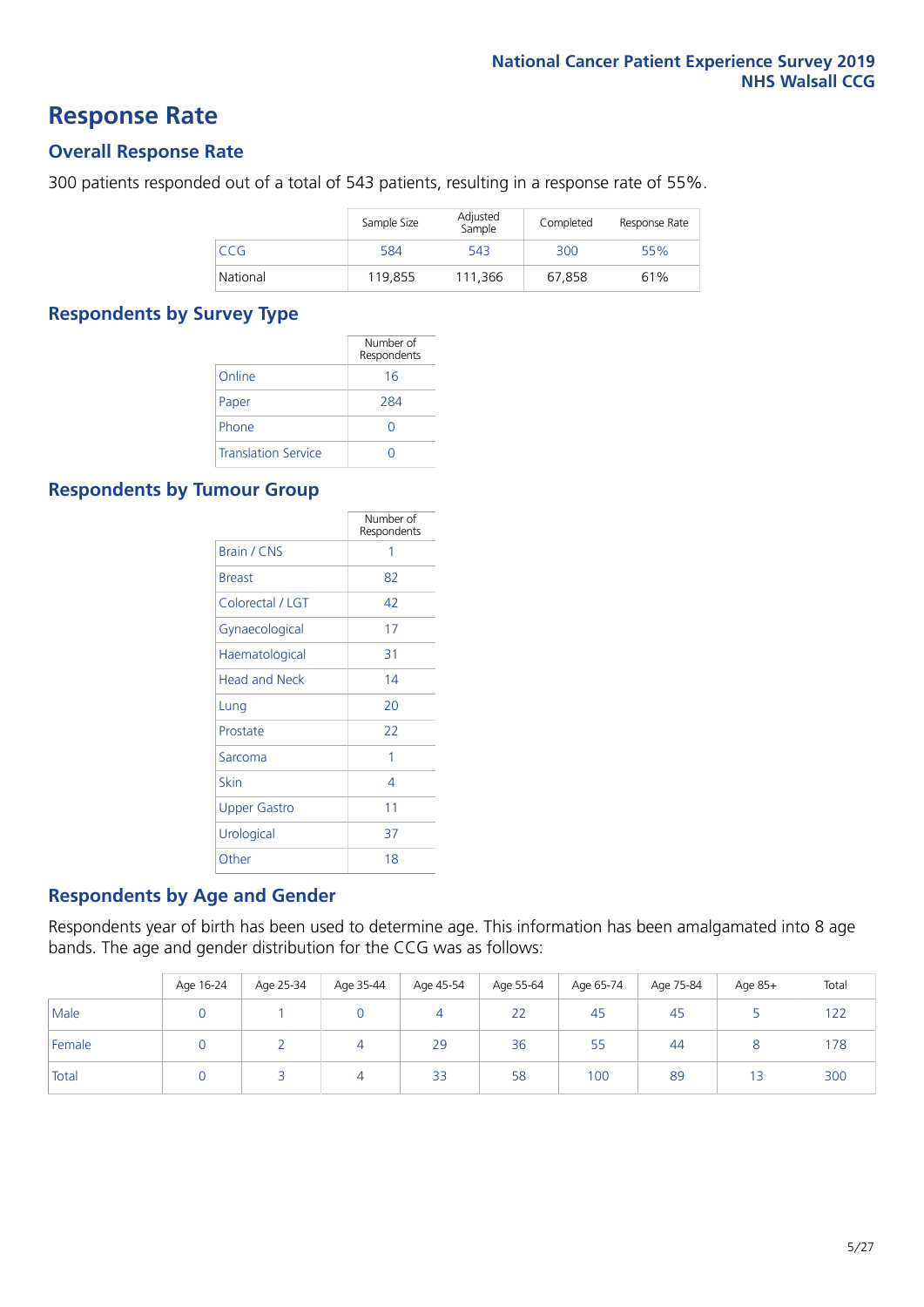# **Expected Range Charts**

| Lower Expected Range<br>Average                                                                                                                                                                                                                                                                                                                                                                                                                                                                                             | Upper Expected Range<br>Case Mix Adjusted Score |     |     |     |     |            |     |                   |                   |     |                 |
|-----------------------------------------------------------------------------------------------------------------------------------------------------------------------------------------------------------------------------------------------------------------------------------------------------------------------------------------------------------------------------------------------------------------------------------------------------------------------------------------------------------------------------|-------------------------------------------------|-----|-----|-----|-----|------------|-----|-------------------|-------------------|-----|-----------------|
| <b>SEEING YOUR GP</b><br>Q1. Saw GP once or twice before being told they needed to go to<br>hospital<br>Q2. Patient thought they were seen as soon as necessary                                                                                                                                                                                                                                                                                                                                                             | $0\%$                                           | 10% | 20% | 30% | 40% | 50%        | 60% | 70%               | 80%<br>76%<br>82% |     | 90% 100%        |
| <b>DIAGNOSTIC TESTS</b><br>Q5. Received all the information needed about the test<br>Q6. The length of time waiting for the test to be done was about<br>right<br>Q7. Test results explained in completely understandable way                                                                                                                                                                                                                                                                                               | 0%                                              | 10% | 20% | 30% | 40% | 50%        | 60% | 70%               | 80%<br>78%        | 86% | 90% 100%<br>95% |
| <b>FINDING OUT WHAT WAS WRONG WITH YOU</b><br>Q10. Patient told they could bring a family member or friend when<br>first told they had cancer<br>Q11. Patient felt they were told sensitively that they had cancer<br>Q12. Patient completely understood the explanation of what was<br>wrong<br>Q13. Patient given easy to understand written information about<br>the type of cancer they had                                                                                                                             | 0%                                              | 10% | 20% | 30% | 40% | 50%        | 60% | 70%<br>74%<br>65% | 80%<br>76%<br>82% | 90% | 100%            |
| <b>DECIDING THE BEST TREATMENT FOR YOU</b><br>Q14. Patient felt that treatment options were completely explained<br>Q15. Patient felt possible side effects were definitely explained in<br>an understandable way<br>Q16. Patient definitely given practical advice and support in dealing<br>with side effects of treatment<br>Q17. Patient definitely told about side effects that could affect<br>them in the future<br>Q18. Patient definitely involved as much as they wanted in<br>decisions about care and treatment | 0%                                              | 10% | 20% | 30% | 40% | 50%<br>53% | 60% | 70%<br>71%<br>65% | 80%<br>79%<br>78% |     | 90% 100%        |
| <b>CLINICAL NURSE SPECIALIST (CNS)</b><br>Q19. Patient given the name of a CNS who would support them<br>through their treatment<br>Q20. Patient found it very or quite easy to contact their CNS<br>Q21. Patient got understandable answers to important questions<br>all or most of the time                                                                                                                                                                                                                              | $0\%$                                           | 10% | 20% | 30% | 40% | 50%        | 60% | 70%               | 80%<br>82%<br>81% | 94% | 90% 100%        |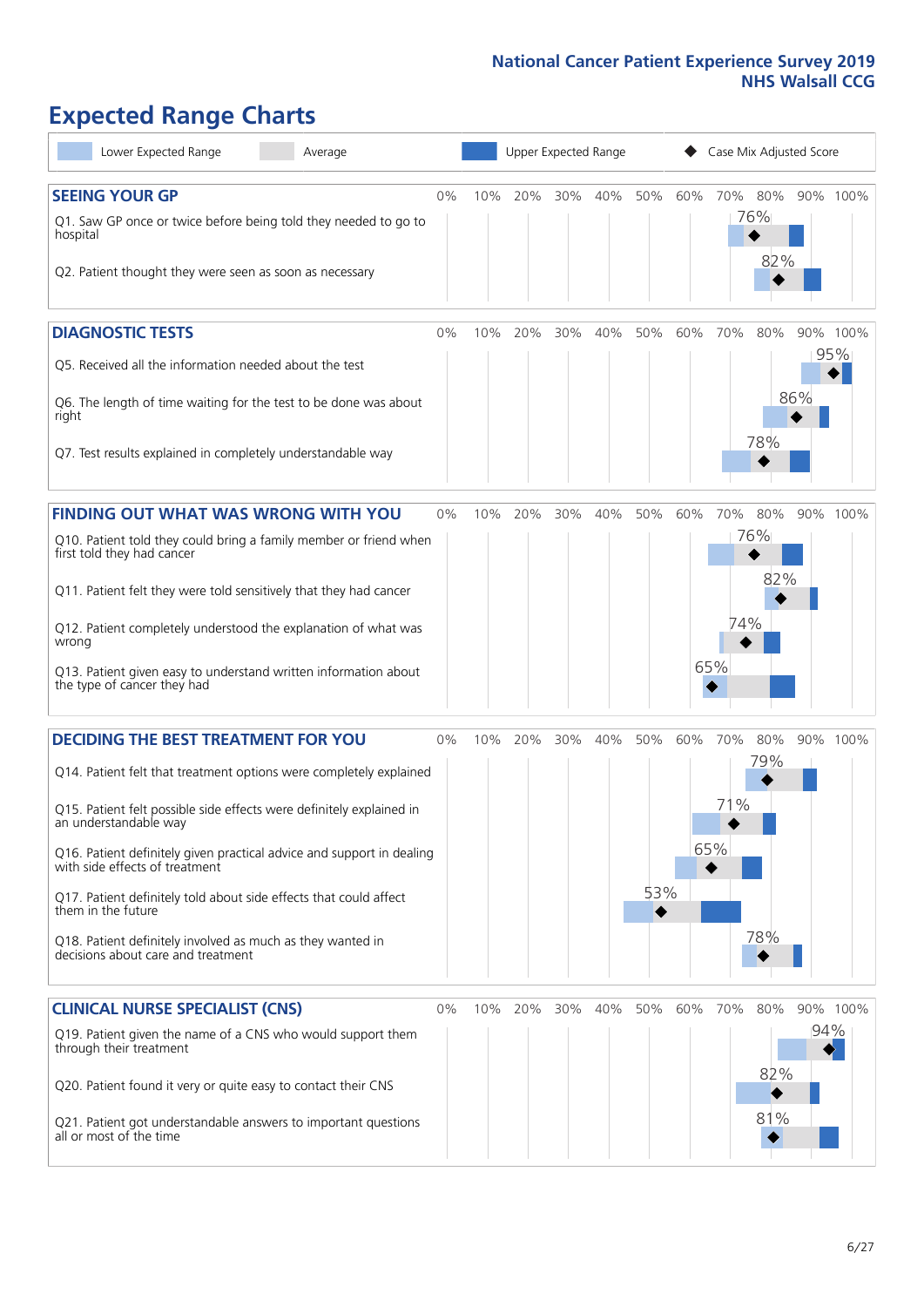# **Expected Range Charts**

| Lower Expected Range<br>Average                                                                                                                                                                                       |     | Upper Expected Range |     |     |     |     | Case Mix Adjusted Score             |                   |                 |  |  |
|-----------------------------------------------------------------------------------------------------------------------------------------------------------------------------------------------------------------------|-----|----------------------|-----|-----|-----|-----|-------------------------------------|-------------------|-----------------|--|--|
| <b>SUPPORT FOR PEOPLE WITH CANCER</b><br>0%<br>Q22. Hospital staff gave information about support or self-help<br>groups for people with cancer<br>Q23. Hospital staff discussed or gave information about the impact | 10% | 20%                  | 30% | 40% | 50% | 60% | 70%                                 | 80%<br>86%<br>81% | 90% 100%        |  |  |
| cancer could have on day to day activities<br>Q24. Hospital staff gave information on getting financial help or<br>possible benefits<br>Q25. Hospital staff told patient they could get free prescriptions            |     |                      |     |     |     |     | 72%<br>$\color{black} \diamondsuit$ | 85%               |                 |  |  |
| <b>OPERATIONS</b><br>$0\%$                                                                                                                                                                                            | 10% | 20%                  | 30% | 40% | 50% | 60% | 70%                                 | 80%               | 90% 100%<br>96% |  |  |
| Q27. Beforehand, patient had all the information needed about the<br>operation<br>Q28. Afterwards, staff completely explained how operation had<br>gone in understandable way                                         |     |                      |     |     |     |     |                                     | 78%               |                 |  |  |
| <b>HOSPITAL CARE AS AN INPATIENT</b><br>0%                                                                                                                                                                            | 10% | 20%                  | 30% | 40% | 50% | 60% | 70%                                 | 80%               | 90% 100%        |  |  |
| Q30. Hospital staff didn't talk in front of patient as if patient wasn't<br>there                                                                                                                                     |     |                      |     |     |     |     |                                     | 81%               |                 |  |  |
| Q31. Patient had confidence and trust in all doctors treating them                                                                                                                                                    |     |                      |     |     |     |     |                                     | 78%               |                 |  |  |
| Q32. Patient's family or someone close definitely felt able to talk to<br>a doctor                                                                                                                                    |     |                      |     |     |     | 64% |                                     |                   |                 |  |  |
| Q33. Patient had confidence and trust in all the ward nurses<br>treating them                                                                                                                                         |     |                      |     |     |     |     | 68%                                 |                   |                 |  |  |
| Q34. Patient thought there were always or nearly always enough<br>nurses on duty to care for them                                                                                                                     |     |                      |     |     |     | 59% |                                     |                   |                 |  |  |
| Q35. All hospital staff asked patient what name they prefer to be<br>called by                                                                                                                                        |     |                      |     |     |     | 61% |                                     |                   |                 |  |  |
| Q36. Patient always given enough privacy when discussing<br>condition or treatment                                                                                                                                    |     |                      |     |     |     |     |                                     | 80%               |                 |  |  |
| Q37. Patient definitely found hospital staff to discuss worries or<br>fears during their inpatient visit                                                                                                              |     |                      |     |     | 48% |     |                                     |                   |                 |  |  |
| Q38. Hospital staff definitely did everything they could to help<br>control pain                                                                                                                                      |     |                      |     |     |     |     |                                     | 78%               |                 |  |  |
| Q39. Patient always felt they were treated with respect and dignity<br>while in hospital                                                                                                                              |     |                      |     |     |     |     |                                     | 84%               |                 |  |  |
| Q40. Patient given clear written information about what should or<br>should not do after leaving hospital                                                                                                             |     |                      |     |     |     |     |                                     | 88%               |                 |  |  |
| Q41. Hospital staff told patient who to contact if worried about<br>condition or treatment after leaving hospital                                                                                                     |     |                      |     |     |     |     |                                     |                   | 93%             |  |  |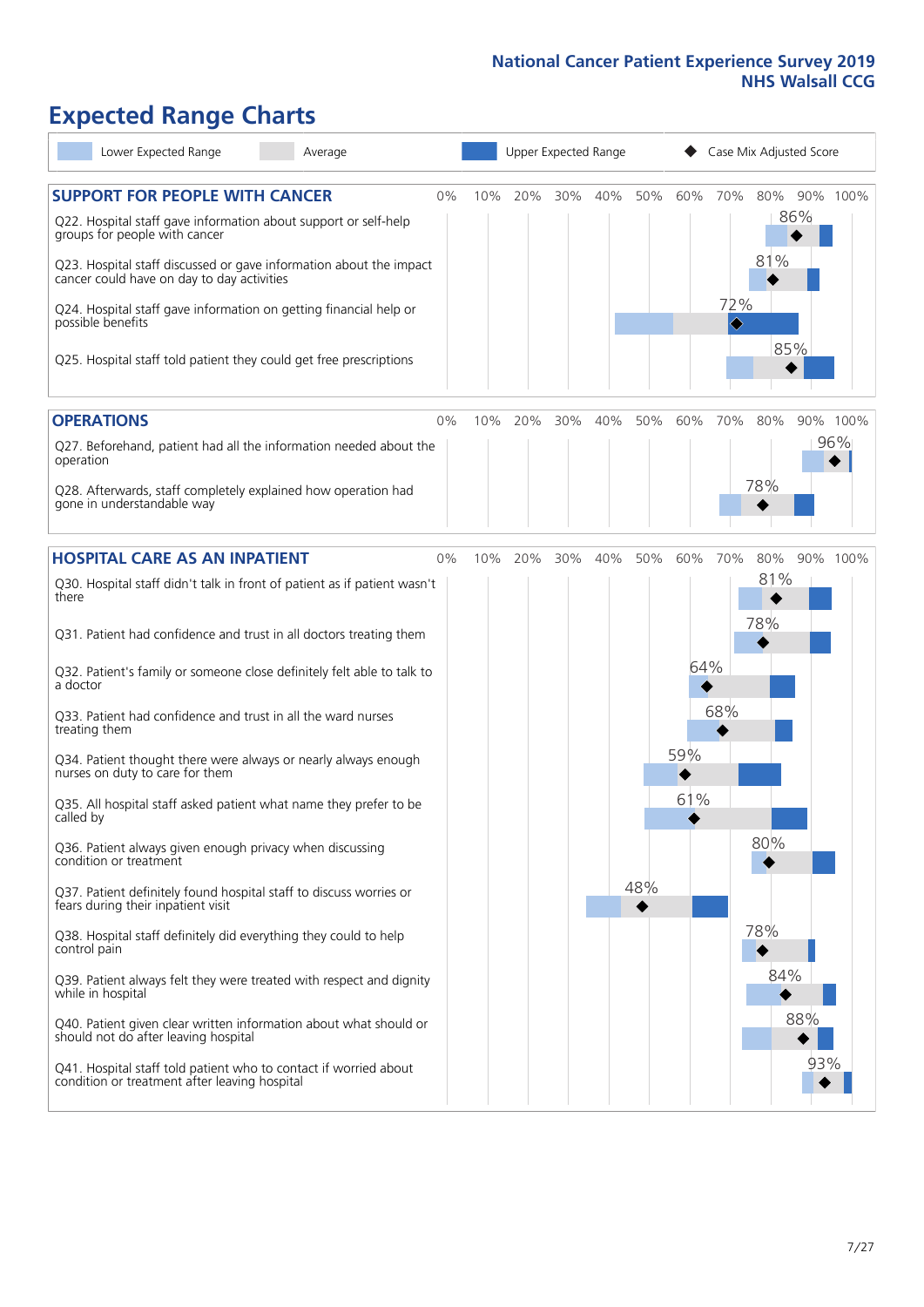### **Expected Range Charts**

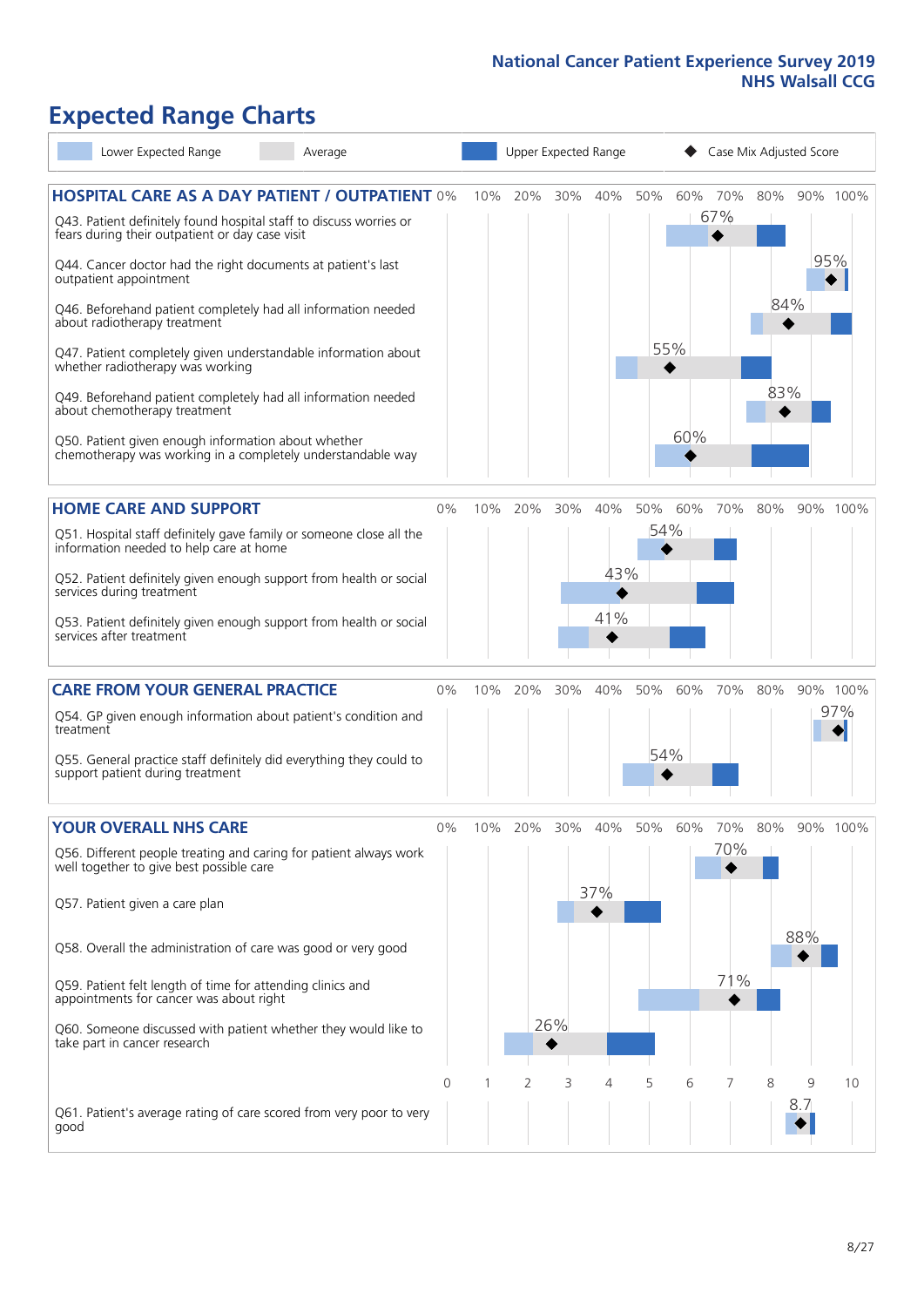# **Comparability Tables**

\* Indicates where a score has been suppressed because there are less than 21 responses.

\*\* No score available for 2018.

 $\triangle$  or  $\nabla$ 

Change 2018-2019: Indicates where 2019 score is significantly higher or lower than 2018 score Change Overall: Indicates significant change overall (2015, 2016, 2017, 2018 and 2019).

Adjusted Score below Lower Expected Range Adjusted Score between Upper and Lower Expected Ranges Adjusted Score above Upper

Expected Range

|                                                                             |           |               | <b>Unadjusted Scores</b> |               |                                               |         |               | Case Mix Adjusted Scores |                                     |                   |
|-----------------------------------------------------------------------------|-----------|---------------|--------------------------|---------------|-----------------------------------------------|---------|---------------|--------------------------|-------------------------------------|-------------------|
|                                                                             | 2018<br>n | 2018<br>Score | 2019<br>n                | 2019<br>Score | $\sqrt{Change} _{Change}$<br>$2018 -$<br>2019 | Overall | 2019<br>Score | Lower<br>Range           | Upper<br>Expected Expected<br>Range | National<br>Score |
| <b>SEEING YOUR GP</b>                                                       |           |               |                          |               |                                               |         |               |                          |                                     |                   |
| Q1. Saw GP once or twice before being told they needed to go<br>to hospital | 248       | 76%           | 205                      | 78%           |                                               |         | 76%           | 73%                      | 84%                                 | 79%               |
| Q2. Patient thought they were seen as soon as necessary                     | 349       | 84%           | 295                      | 83%           |                                               |         | 82%           | 80%                      | 88%                                 | 84%               |
| <b>DIAGNOSTIC TESTS</b>                                                     |           |               |                          |               |                                               |         |               |                          |                                     |                   |
|                                                                             |           |               |                          |               |                                               |         |               |                          |                                     |                   |
| O5. Received all the information needed about the test                      | $***$     | **            | 252                      | 95%           |                                               |         | 95%           | 92%                      | 98%                                 | 95%               |

| O5. Received all the information needed about the test                    | $***$ | **  | 252 | 95% |  | 95% | 92% | 98% | 95% |
|---------------------------------------------------------------------------|-------|-----|-----|-----|--|-----|-----|-----|-----|
| Q6. The length of time waiting for the test to be done was<br>about right | 300   | 88% | 262 | 87% |  | 86% | 84% | 92% | 88% |
| Q7. Test results explained in completely understandable way               | 301   | 77% | 259 | 79% |  | 78% | 75% | 85% | 80% |

| <b>FINDING OUT WHAT WAS WRONG WITH YOU</b>                                                      |     |     |     |     |  |     |     |     |     |  |  |
|-------------------------------------------------------------------------------------------------|-----|-----|-----|-----|--|-----|-----|-----|-----|--|--|
| Q10. Patient told they could bring a family member or friend<br>when first told they had cancer | 326 | 79% | 280 | 78% |  | 76% | 71% | 83% | 77% |  |  |
| Q11. Patient felt they were told sensitively that they had cancer                               | 353 | 86% | 298 | 84% |  | 82% | 82% | 90% | 86% |  |  |
| Q12. Patient completely understood the explanation of what<br>was wrong                         | 357 | 73% | 298 | 75% |  | 74% | 68% | 78% | 73% |  |  |
| Q13. Patient given easy to understand written information<br>about the type of cancer they had  | 310 | 72% | 266 | 65% |  | 65% | 69% | 80% | 74% |  |  |

| <b>DECIDING THE BEST TREATMENT FOR YOU</b>                                                              |      |     |     |     |  |     |     |     |     |
|---------------------------------------------------------------------------------------------------------|------|-----|-----|-----|--|-----|-----|-----|-----|
| Q14. Patient felt that treatment options were completely<br>explained                                   | 330  | 82% | 272 | 81% |  | 79% | 79% | 88% | 83% |
| Q15. Patient felt possible side effects were definitely explained<br>In an understandable way           | 348  | 73% | 281 | 72% |  | 71% | 68% | 78% | 73% |
| Q16. Patient definitely given practical advice and support in<br>dealing with side effects of treatment | 343  | 69% | 277 | 66% |  | 65% | 62% | 73% | 67% |
| Q17. Patient definitely told about side effects that could affect<br>them in the future                 | 329  | 56% | 270 | 54% |  | 53% | 51% | 63% | 57% |
| Q18. Patient definitely involved as much as they wanted in<br>decisions about care and treatment        | $**$ | **  | 294 | 78% |  | 78% | 77% | 86% | 81% |

| <b>CLINICAL NURSE SPECIALIST (CNS)</b>                                                    |     |     |     |     |  |     |     |     |     |
|-------------------------------------------------------------------------------------------|-----|-----|-----|-----|--|-----|-----|-----|-----|
| Q19. Patient given the name of a CNS who would support them<br>through their treatment    | 349 | 90% | 280 | 94% |  | 94% | 89% | 95% | 92% |
| Q20. Patient found it very or quite easy to contact their CNS                             | 282 | 89% | 223 | 82% |  | 82% | 80% | 90% | 85% |
| Q21. Patient got understandable answers to important<br>questions all or most of the time | 270 | 88% |     | 80% |  | 81% | 83% | 92% | 87% |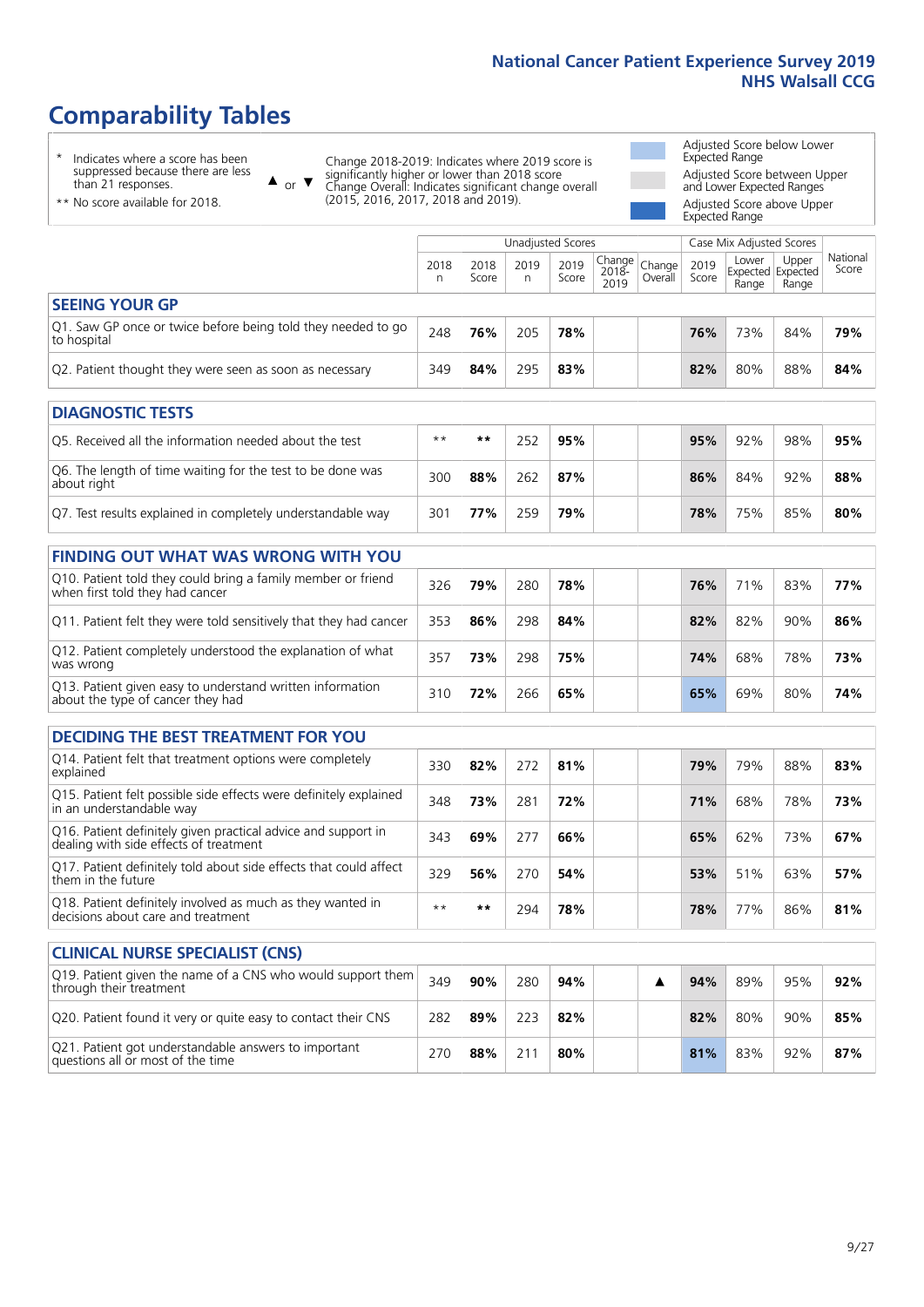# **Comparability Tables**

\* Indicates where a score has been suppressed because there are less than 21 responses.

\*\* No score available for 2018.

 $\triangle$  or  $\nabla$ 

Change 2018-2019: Indicates where 2019 score is significantly higher or lower than 2018 score Change Overall: Indicates significant change overall (2015, 2016, 2017, 2018 and 2019).

Adjusted Score below Lower Expected Range Adjusted Score between Upper and Lower Expected Ranges Adjusted Score above Upper Expected Range

|                                                                                                                   |              |               | <b>Unadjusted Scores</b> |               |                         |                   |               | Case Mix Adjusted Scores            |                |                   |
|-------------------------------------------------------------------------------------------------------------------|--------------|---------------|--------------------------|---------------|-------------------------|-------------------|---------------|-------------------------------------|----------------|-------------------|
|                                                                                                                   | 2018<br>n    | 2018<br>Score | 2019<br>n                | 2019<br>Score | Change<br>2018-<br>2019 | Change<br>Overall | 2019<br>Score | Lower<br>Expected Expected<br>Range | Upper<br>Range | National<br>Score |
| <b>SUPPORT FOR PEOPLE WITH CANCER</b>                                                                             |              |               |                          |               |                         |                   |               |                                     |                |                   |
| Q22. Hospital staff gave information about support or self-help<br>groups for people with cancer                  | 286          | 89%           | 246                      | 86%           |                         |                   | 86%           | 84%                                 | 92%            | 88%               |
| Q23. Hospital staff discussed or gave information about the<br>impact cancer could have on day to day activities  | 257          | 78%           | 205                      | 80%           |                         |                   | 81%           | 79%                                 | 89%            | 84%               |
| Q24. Hospital staff gave information on getting financial help or<br>possible benefits                            | 249          | 67%           | 204                      | 71%           |                         | ▲                 | 72%           | 56%                                 | 70%            | 63%               |
| Q25. Hospital staff told patient they could get free prescriptions                                                | 182          | 85%           | 144                      | 85%           |                         |                   | 85%           | 76%                                 | 88%            | 82%               |
| <b>OPERATIONS</b>                                                                                                 |              |               |                          |               |                         |                   |               |                                     |                |                   |
| Q27. Beforehand, patient had all the information needed about<br>the operation                                    | 184          | 96%           | 147                      | 96%           |                         |                   | 96%           | 93%                                 | 99%            | 96%               |
| Q28. Afterwards, staff completely explained how operation had<br>gone in understandable way                       | 189          | 78%           | 145                      | 78%           |                         |                   | 78%           | 73%                                 | 86%            | 79%               |
| <b>HOSPITAL CARE AS AN INPATIENT</b>                                                                              |              |               |                          |               |                         |                   |               |                                     |                |                   |
| Q30. Hospital staff didn't talk in front of patient as if patient<br>wasn't there                                 | $* *$        | **            | 155                      | 81%           |                         |                   | 81%           | 78%                                 | 89%            | 84%               |
| Q31. Patient had confidence and trust in all doctors treating<br>them                                             | $* *$        | $***$         | 156                      | 79%           |                         |                   | 78%           | 78%                                 | 90%            | 84%               |
| Q32. Patient's family or someone close definitely felt able to talk<br>to a doctor                                | $* *$        | $***$         | 133                      | 65%           |                         |                   | 64%           | 65%                                 | 80%            | 72%               |
| Q33. Patient had confidence and trust in all the ward nurses<br>treating them                                     | $* *$        | **            | 158                      | 69%           |                         |                   | 68%           | 67%                                 | 81%            | 74%               |
| Q34. Patient thought there were always or nearly always<br>enough nurses on duty to care for them                 | $**$         | $***$         | 157                      | 59%           |                         |                   | 59%           | 57%                                 | 72%            | 64%               |
| Q35. All hospital staff asked patient what name they prefer to<br>be called by                                    | $* *$        | **            | 157                      | 62%           |                         |                   | 61%           | 61%                                 | 80%            | 71%               |
| Q36. Patient always given enough privacy when discussing<br>condition or treatment                                | $* *$        | $***$         | 157                      | 80%           |                         |                   | 80%           | 79%                                 | 90%            | 85%               |
| Q37. Patient definitely found hospital staff to discuss worries or<br>fears during their inpatient visit          | $* *$        | **            | 123                      | 49%           |                         |                   | 48%           | 43%                                 | 61%            | 52%               |
| Q38. Hospital staff definitely did everything they could to help<br>control pain                                  | $* *$        | $***$         | 134                      | 78%           |                         |                   | 78%           | 76%                                 | 89%            | 83%               |
| Q39. Patient always felt they were treated with respect and<br>dignity while in hospital                          | $* *$        | **            | 157                      | 83%           |                         |                   | 84%           | 83%                                 | 93%            | 88%               |
| Q40. Patient given clear written information about what should<br>or should not do after leaving hospital         | $\star\star$ | $***$         | 144                      | 89%           |                         |                   | 88%           | 80%                                 | 92%            | 86%               |
| Q41. Hospital staff told patient who to contact if worried about<br>condition or treatment after leaving hospital | $**$         | **            | 151                      | 93%           |                         |                   | 93%           | 91%                                 | 98%            | 94%               |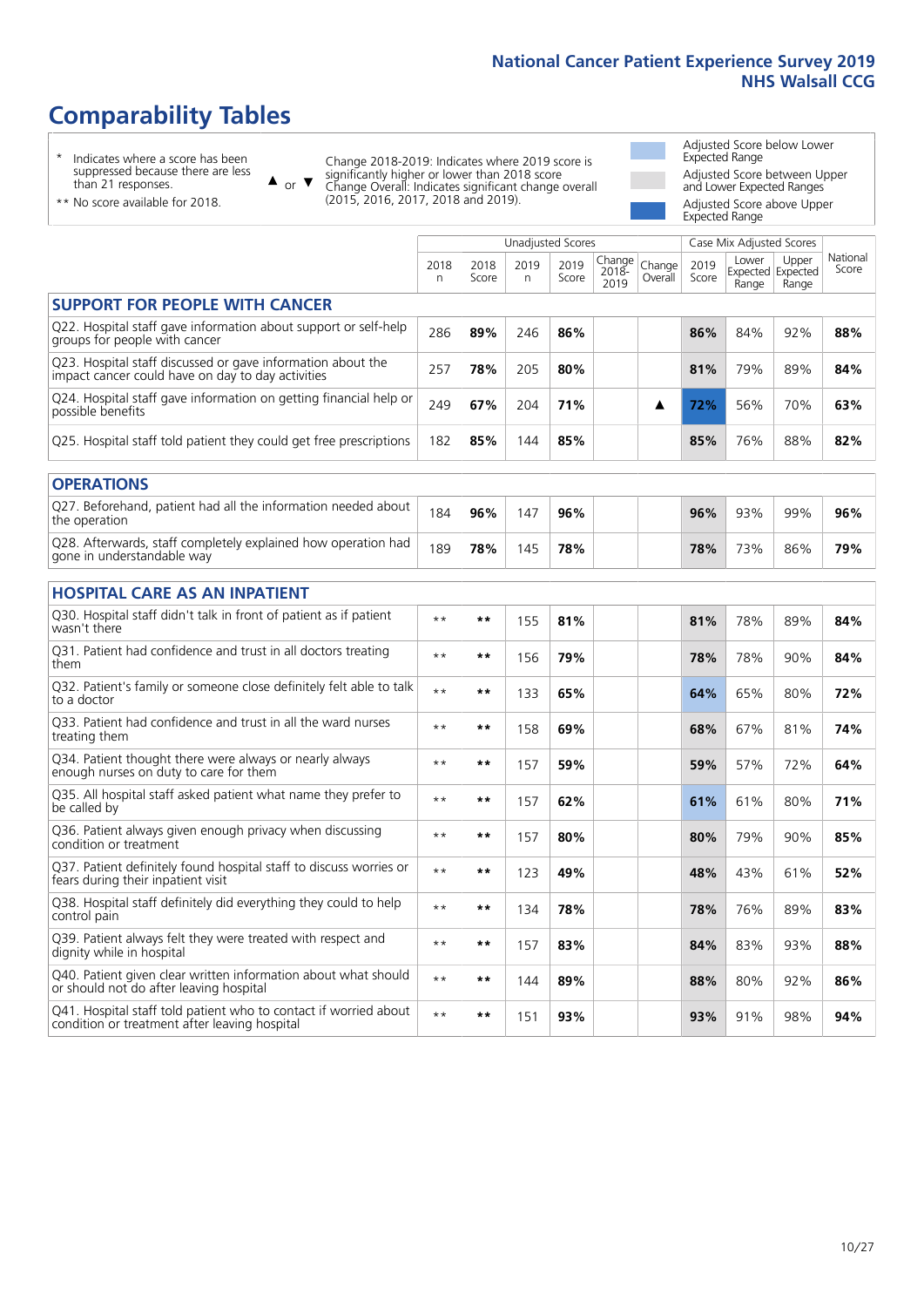Unadjusted Scores **Case Mix Adjusted Scores** 

# **Comparability Tables**

\* Indicates where a score has been suppressed because there are less than 21 responses.

 $\triangle$  or  $\nabla$ 

Change 2018-2019: Indicates where 2019 score is significantly higher or lower than 2018 score Change Overall: Indicates significant change overall (2015, 2016, 2017, 2018 and 2019).

Adjusted Score below Lower Expected Range Adjusted Score between Upper and Lower Expected Ranges Adjusted Score above Upper Expected Range

 $N = \frac{1}{2}$ 

| ** No score available for 2018. |
|---------------------------------|
|---------------------------------|

|                                                                                                                       | 2018<br>n | 2018<br>Score | 2019<br>n. | 2019<br>Score | Change<br>2018-<br>2019 | Change<br>Overall | 2019<br>Score | Lower<br>Range | Upper<br>Expected Expected<br>Range | National<br>Score |
|-----------------------------------------------------------------------------------------------------------------------|-----------|---------------|------------|---------------|-------------------------|-------------------|---------------|----------------|-------------------------------------|-------------------|
| <b>HOSPITAL CARE AS A DAY PATIENT / OUTPATIENT</b>                                                                    |           |               |            |               |                         |                   |               |                |                                     |                   |
| Q43. Patient definitely found hospital staff to discuss worries or<br>fears during their outpatient or day case visit | 279       | 71%           | 223        | 67%           |                         |                   | 67%           | 64%            | 76%                                 | 71%               |
| Q44. Cancer doctor had the right documents at patient's last<br>outpatient appointment                                | 320       | 94%           | 254        | 95%           |                         |                   | 95%           | 93%            | 98%                                 | 96%               |
| Q46. Beforehand patient completely had all information needed<br>about radiotherapy treatment                         | 85        | 85%           | 65         | 85%           |                         |                   | 84%           | 78%            | 95%                                 | 86%               |
| Q47. Patient completely given understandable information<br>about whether radiotherapy was working                    | 72        | 46%           | 57         | 56%           |                         |                   | 55%           | 47%            | 73%                                 | 60%               |
| Q49. Beforehand patient completely had all information needed<br>about chemotherapy treatment                         | 218       | 86%           | 156        | 83%           |                         |                   | 83%           | 79%            | 90%                                 | 84%               |
| Q50. Patient given enough information about whether<br>chemotherapy was working in a completely understandable way    | 205       | 62%           | 148        | 59%           |                         |                   | 60%           | 60%            | 75%                                 | 68%               |
| <b>HOME CARE AND SUPPORT</b>                                                                                          |           |               |            |               |                         |                   |               |                |                                     |                   |
| Q51. Hospital staff definitely gave family or someone close all<br>the information needed to help care at home        | 306       | 61%           | 246        | 54%           |                         |                   | 54%           | 54%            | 66%                                 | 60%               |
| Q52. Patient definitely given enough support from health or<br>social services during treatment                       | 179       | 49%           | 145        | 43%           |                         |                   | 43%           | 43%            | 62%                                 | 52%               |
| Q53. Patient definitely given enough support from health or<br>social services after treatment                        | 101       | 36%           | 95         | 41%           |                         |                   | 41%           | 35%            | 55%                                 | 45%               |
| <b>CARE FROM YOUR GENERAL PRACTICE</b>                                                                                |           |               |            |               |                         |                   |               |                |                                     |                   |
| Q54. GP given enough information about patient's condition<br>and treatment                                           | 272       | 95%           | 225        | 96%           |                         |                   | 97%           | 92%            | 98%                                 | 95%               |
| Q55. General practice staff definitely did everything they could<br>to support patient during treatment               | 226       | 55%           | 192        | 54%           |                         |                   | 54%           | 51%            | 65%                                 | 58%               |
| <b>YOUR OVERALL NHS CARE</b>                                                                                          |           |               |            |               |                         |                   |               |                |                                     |                   |
| Q56. Different people treating and caring for patient always<br>work well together to give best possible care         | $***$     | **            | 281        | 71%           |                         |                   | 70%           | 68%            | 78%                                 | 73%               |
| Q57. Patient given a care plan                                                                                        | 263       | 40%           | 229        | 39%           |                         |                   | 37%           | 31%            | 44%                                 | 38%               |
| Q58. Overall the administration of care was good or very good                                                         | 356       | 91%           | 294        | 88%           |                         |                   | 88%           | 85%            | 92%                                 | 89%               |
| Q59. Patient felt length of time for attending clinics and<br>appointments for cancer was about right                 | 350       | 67%           | 288        | 73%           |                         | ▲                 | 71%           | 62%            | 76%                                 | 69%               |
| Q60. Someone discussed with patient whether they would like<br>to take part in cancer research                        | 332       | 22%           | 267        | 24%           |                         |                   | 26%           | 21%            | 39%                                 | 30%               |
| Q61. Patient's average rating of care scored from very poor to<br>very good                                           | 350       | 8.9           | 283        | 8.7           |                         | ▲                 | 8.7           | 8.6            | 9.0                                 | 8.8               |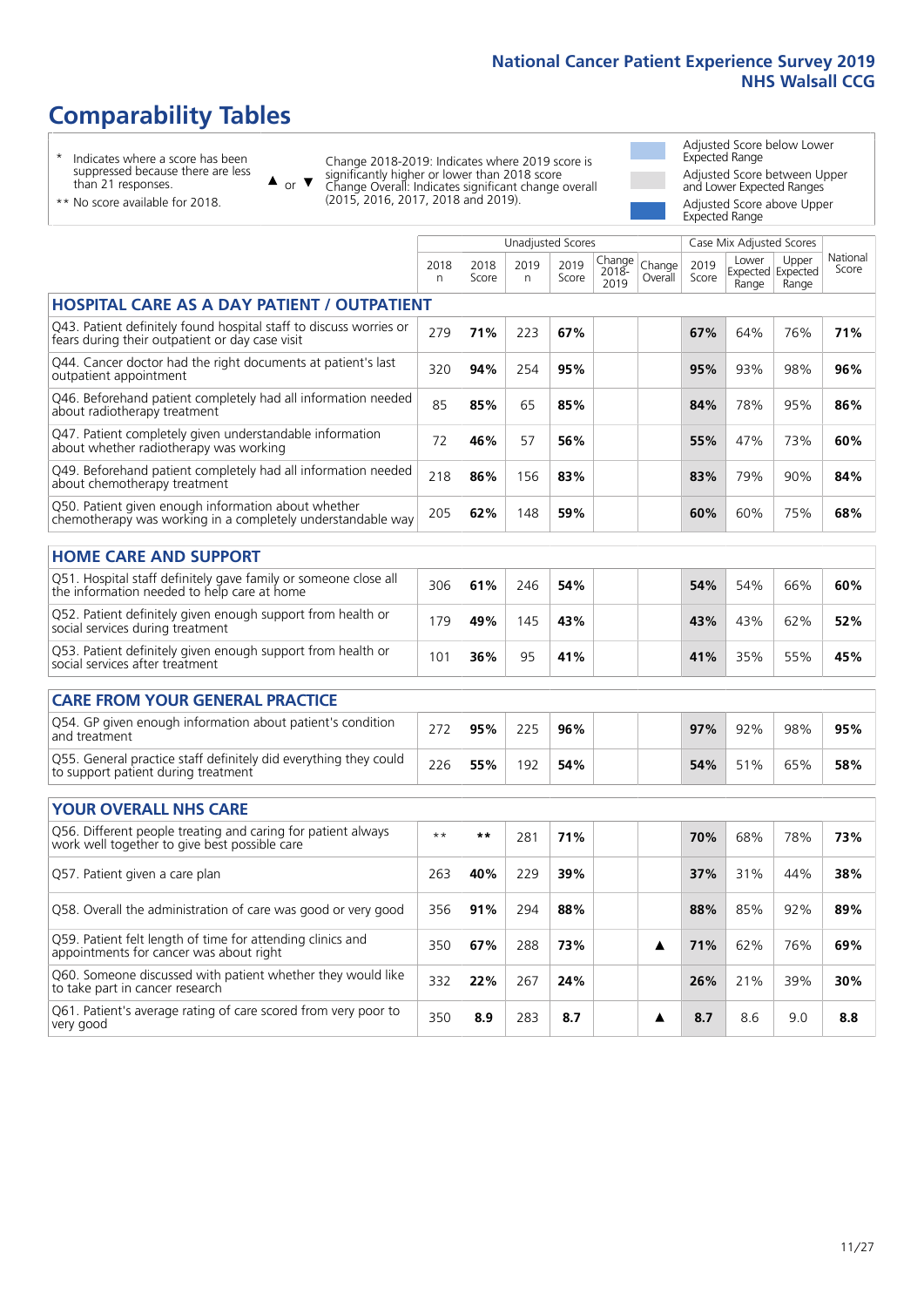- \* Indicates where a score has been suppressed because there are less than 21 responses.
- n.a. Indicates that there were no respondents for that tumour group.

| <b>SEEING YOUR GP</b>                           |            |              |                 |            |                    |                |                                               |         | Tumour Group |         |         |                 |                                                           |         |                |
|-------------------------------------------------|------------|--------------|-----------------|------------|--------------------|----------------|-----------------------------------------------|---------|--------------|---------|---------|-----------------|-----------------------------------------------------------|---------|----------------|
|                                                 |            | Brain<br>CNS | <b>Breast</b>   | Colorectal | ᠊ᢛ<br>Gynaecologic | Haematological | Head and<br>Neck                              | Lung    | Prostate     | Sarcoma | Skin    | Upper<br>Gastro | $\sigma$<br>Irologica                                     | Other   | All<br>Cancers |
| Q1. Saw GP once or twice before being told they | <b>CCG</b> |              | n.a. $91\%$ 72% |            |                    | 77%            | $\star$                                       | $\star$ | $\star$      | $\star$ | $\star$ | $\star$         | 84%                                                       | $\star$ | 78%            |
| needed to go to hospital                        | National   | 59%          |                 |            | 94% 75% 77%        |                |                                               |         |              |         |         |                 | 67%   79%   71%   82%   71%   90%   74%   83%   74%   79% |         |                |
| Q2. Patient thought they were seen as soon as   | <b>CCG</b> | $\star$      |                 | 84% 85%    | $\star$            | 94%            | $\star$                                       | $\star$ | 86%          | $\star$ | $\star$ | $\star$         | 83%                                                       | $\star$ | 83%            |
| necessary                                       | National   | 79%          |                 | 89% 83%    |                    |                | 81%   82%   81%   84%   86%   69%   85%   79% |         |              |         |         |                 | 85% 79%                                                   |         | 84%            |

#### **DIAGNOSTIC TESTS** Tumour Group

|                                                   |                                          | Brain<br>CNS | <b>Breast</b> | Colorectal<br>LGT | ᅙ<br>Gynaecologic | Haematological | Head and<br>Neck | Lung        | Prostate | Sarcoma | Skin    | Upper<br>Gastro | rological                                   | Other   | All<br>Cancers |
|---------------------------------------------------|------------------------------------------|--------------|---------------|-------------------|-------------------|----------------|------------------|-------------|----------|---------|---------|-----------------|---------------------------------------------|---------|----------------|
| Q5. Received all the information needed about     | <b>CCG</b>                               | n.a.         | 97% 97%       |                   |                   | 100%           | $\star$          | $\star$     | $\star$  |         | $\star$ |                 | 100%                                        | $\star$ | 95%            |
| the test                                          | National                                 | 93%          |               | 95% 95%           |                   | 93% 95%        |                  | 93% 95% 95% |          | 93%     | 96%     |                 | 95% 95% 95%                                 |         | 95%            |
| Q6. The length of time waiting for the test to be | <b>CCG</b>                               | n.a.         | 86% 91%       |                   | $\star$           | 88%            | $\star$          | $\star$     | $\star$  | $\star$ | $\star$ | $\star$         | 88%                                         | $\star$ | 87%            |
| done was about right                              | National                                 |              | 84% 91% 88%   |                   |                   |                |                  |             |          |         |         |                 | 86% 89% 88% 87% 87% 81% 87% 84% 87% 86% 88% |         |                |
| Q7. Test results explained in completely          | <b>CCG</b>                               | n.a.         |               | 88% 74%           | $\star$           | 88%            | $\star$          | $\star$     | $\star$  | $\star$ | $\star$ | $\star$         | 83%                                         | $\star$ | 79%            |
| understandable way                                | National 71% 83% 82% 77% 77% 79% 80% 80% |              |               |                   |                   |                |                  |             |          |         |         |                 | 78% 84% 75% 80% 76% 80%                     |         |                |

| <b>FINDING OUT WHAT WAS WRONG WITH YOU</b>        |          |         |               |                        |                |                |                        |                     | Tumour Group |         |         |                 |            |        |                |
|---------------------------------------------------|----------|---------|---------------|------------------------|----------------|----------------|------------------------|---------------------|--------------|---------|---------|-----------------|------------|--------|----------------|
|                                                   |          | Brain   | <b>Breast</b> | olorectal.<br>LGT<br>Û | Gynaecological | Haematological | ad and<br>Neck<br>Head | Lung                | Prostate     | Sarcoma | Skin    | Upper<br>Gastro | Irological | Other  | All<br>Cancers |
| Q10. Patient told they could bring a family       | CCG      | $\star$ | 88%           | 83%                    |                | 59%            | $\star$                | $\star$             | 77%          | $\star$ | $\star$ | $\star$         | 74%        | $\ast$ | 78%            |
| member or friend when first told they had cancer  | National | 85%     | 82%           | 82%                    | 71%            | 71%            | 71%                    | 77%                 | 79%          | 73%     | 69%     | 76%             | 73%        | 75%    | 77%            |
| Q11. Patient felt they were told sensitively that | CCG      | $\star$ | 88%           | 86%                    |                | 84%            | $^\star$               | $\star$             | 82%          | $\star$ | $\star$ | $\star$         | 81%        | $\ast$ | 84%            |
| they had cancer                                   | National | 79%     | 89% 87%       |                        | 82%            | 84%            | 87%                    | 83%                 | 86%          | 84%     | 89%     | 81%             | 84% 83%    |        | 86%            |
| Q12. Patient completely understood the            | CCG      | $\star$ | 80%           | 76%                    |                | 65%            | $\star$                | $\star$             | 73%          | $\star$ | $\star$ |                 | 75%        | $\ast$ | 75%            |
| explanation of what was wrong                     | National | 66%     | 77%           | 79%                    | 73%            | 60%            | 78%                    | 76%                 | 79%          | 67%     | 80%     | 70%             | 77%        | 70%    | 73%            |
| Q13. Patient given easy to understand written     | CCG      | $\star$ | 60% 61%       |                        | $\star$        | 83%            | $\star$                | $\star$             | $\star$      | $\star$ | $\star$ | $\star$         | 75%        | $\ast$ | 65%            |
| information about the type of cancer they had     | National | 66%     | 78%           | 73%                    | 71%            | 76%            |                        | 69% 67% 83% 67% 84% |              |         |         | 67%             | 74%        | 65%    | 74%            |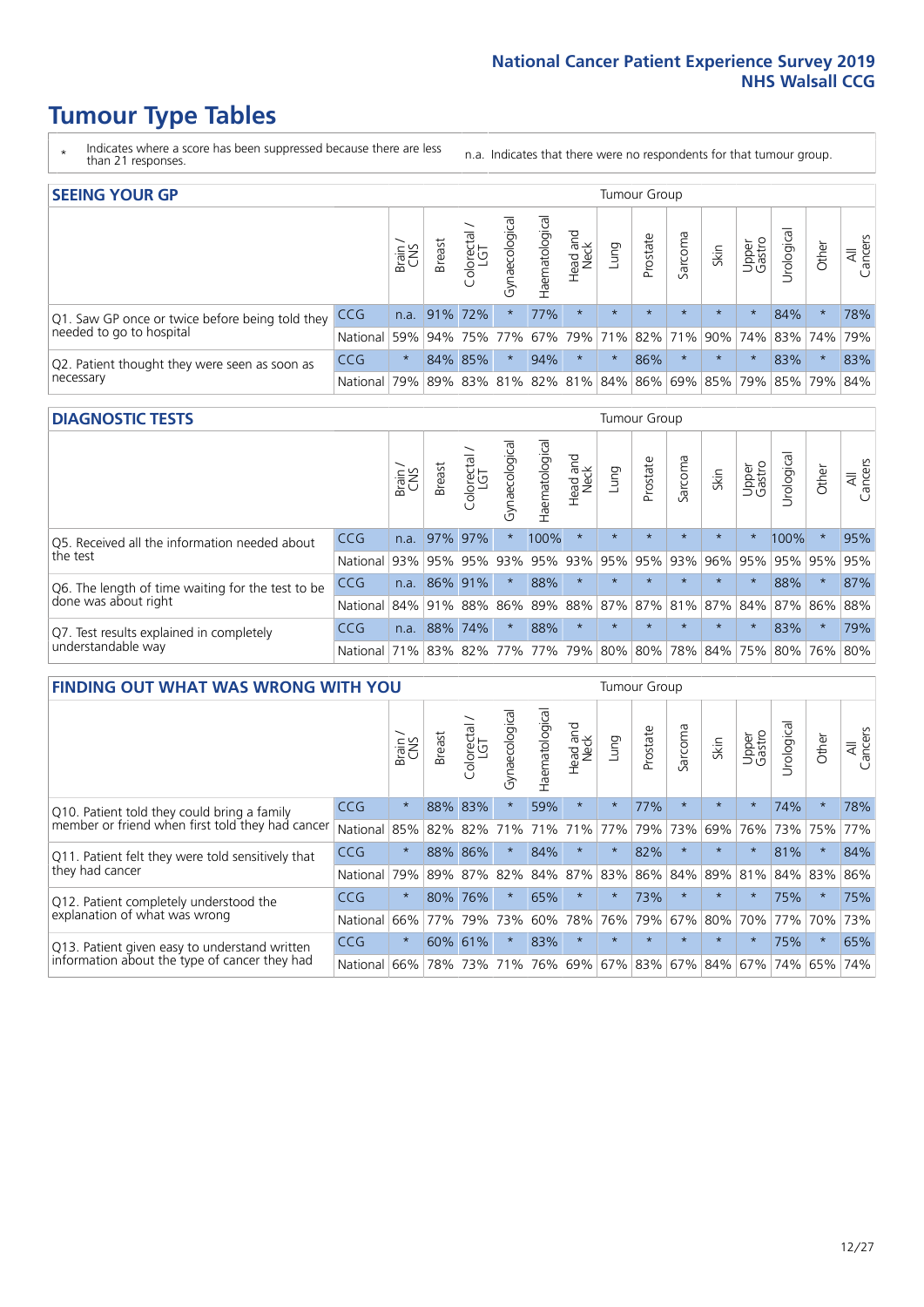- \* Indicates where a score has been suppressed because there are less than 21 responses.
- n.a. Indicates that there were no respondents for that tumour group.

| <b>DECIDING THE BEST TREATMENT FOR YOU</b>         |            |         |                                             |                             |                |                |                         |         | Tumour Group |         |         |                 |            |             |                |
|----------------------------------------------------|------------|---------|---------------------------------------------|-----------------------------|----------------|----------------|-------------------------|---------|--------------|---------|---------|-----------------|------------|-------------|----------------|
|                                                    |            | Brain   | <b>Breast</b>                               | olorectal.<br>LGT<br>$\cup$ | Gynaecological | Haematological | ead and<br>Neck<br>Head | Lung    | Prostate     | Sarcoma | Skin    | Upper<br>Gastro | Jrological | Other       | All<br>Cancers |
| Q14. Patient felt that treatment options were      | <b>CCG</b> | n.a.    | 76%                                         | 80%                         | $\star$        | 96%            | $\star$                 | $\star$ | $\star$      | $\star$ | $\star$ | $\star$         | 79%        | $\star$     | 81%            |
| completely explained                               | National   | 85%     | 85%                                         | 85%                         | 85%            | 82%            | 87%                     | 84%     | 83%          | 83%     | 89%     | 81%             | 83%        | 79%         | 83%            |
| Q15. Patient felt possible side effects were       | CCG        | $\star$ | 76%                                         | 74%                         |                | 79%            | $\ast$                  | $\star$ | 73%          | $\star$ |         |                 | 58%        | $\star$     | 72%            |
| definitely explained in an understandable way      | National   | 69%     | 74%                                         | 76%                         | 75%            | 69%            | 73%                     | 74%     | 73%          | 73%     | 77%     | 72%             | 71%        | 70%         | 73%            |
| Q16. Patient definitely given practical advice and | CCG        | $\star$ | 75%                                         | 68%                         | $\star$        | 60%            | $\star$                 | $\star$ | 62%          | $\star$ |         | $\star$         | 55%        | $\star$     | 66%            |
| support in dealing with side effects of treatment  | National   | 63%     | 70%                                         | 70%                         | 69%            | 65%            | 70%                     | 69%     | 65%          | 66%     | 71%     | 66%             | 63%        | 64%         | 67%            |
| Q17. Patient definitely told about side effects    | CCG        | $\star$ |                                             | 66% 54%                     | $\star$        | 38%            | $\star$                 | $\star$ | $\star$      | $\star$ | $\star$ | $\star$         | 57%        | $\star$     | 54%            |
| that could affect them in the future               | National   | 62%     | 57%                                         | 59%                         | 56%            | 51%            | 64%                     | 56%     | 66%          | 54%     | 66%     | 53%             |            | 56% 52%     | 57%            |
| Q18. Patient definitely involved as much as they   | CCG        | n.a.    | 81%                                         | 76%                         | $\star$        | 81%            | $\ast$                  | $\star$ | 82%          | $\star$ |         | $\star$         | 81%        | $\star$     | 78%            |
| wanted in decisions about care and treatment       | National   |         | 79% 81% 83% 81% 80% 81% 81% 84% 81% 87% 79% |                             |                |                |                         |         |              |         |         |                 |            | 79% 78% 81% |                |

#### **CLINICAL NURSE SPECIALIST (CNS)** Tumour Group

|                                             |            | Brain   | Breast | Colorectal<br>LGT | ᢛ<br>Gynaecologic | Haematological | Head and<br>Neck | Lung    | Prostate | Sarcoma | Skin                        | Upper<br>Gastro | ᅲ<br>Irologica  | Other    | All<br>Cancers |
|---------------------------------------------|------------|---------|--------|-------------------|-------------------|----------------|------------------|---------|----------|---------|-----------------------------|-----------------|-----------------|----------|----------------|
| Q19. Patient given the name of a CNS who    | <b>CCG</b> | $\star$ |        | 97% 90%           |                   | 93%            | $\star$          |         | 95%      | $\star$ | $\star$                     |                 | 90%             | $\star$  | 94%            |
| would support them through their treatment  | National   | 95%     | 95%    | 92%               | 95%               | 92%            | 91%              | 94% 91% |          | 91%     | 91%                         | 93%             | 85% 89%         |          | 92%            |
| Q20. Patient found it very or quite easy to | CCG        | $\star$ |        | 86% 83%           |                   | 85%            | $\star$          | $\star$ | $\star$  | $\star$ | $\star$                     | $\star$         | $\star$         | $\star$  | 82%            |
| contact their CNS                           | National   | 86%     | 84%    | 88%               | 85%               |                |                  |         |          |         | 87% 86% 86% 80% 86% 90% 85% |                 | 83% 83% 85%     |          |                |
| Q21. Patient got understandable answers to  | CCG        | $\star$ | 80%    | 80%               | $\star$           | 96%            | $\star$          | $\star$ | $\star$  | $\star$ | $\star$                     | $\star$         | $\star$         | $^\star$ | 80%            |
| important questions all or most of the time | National   | 82%     | 87%    | 89%               |                   |                |                  |         |          |         | 86% 89% 88% 86% 87% 87% 93% |                 | 86% 87% 86% 87% |          |                |

| <b>SUPPORT FOR PEOPLE WITH CANCER</b>                                                             |            |         |               |            |                |                |                        |             | <b>Tumour Group</b> |         |         |                 |            |         |                |
|---------------------------------------------------------------------------------------------------|------------|---------|---------------|------------|----------------|----------------|------------------------|-------------|---------------------|---------|---------|-----------------|------------|---------|----------------|
|                                                                                                   |            | Brain   | <b>Breast</b> | Colorectal | Gynaecological | Haematological | ad and<br>Neck<br>Head | Lung        | Prostate            | Sarcoma | Skin    | Upper<br>Gastro | Jrological | Other   | All<br>Cancers |
| Q22. Hospital staff gave information about                                                        | <b>CCG</b> | $\star$ | 91%           | 74%        | $\star$        | 72%            | $\star$                | $\star$     | $\star$             | $\star$ | $\star$ | $\star$         | 74%        | $\star$ | 86%            |
| support or self-help groups for people with<br>cancer                                             | National   | 92%     | 92%           | 88%        | 87%            | 86%            | 88%                    | 87%         | 91%                 | 86%     | 90%     | 88%             | 81%        | 83%     | 88%            |
| Q23. Hospital staff discussed or gave information<br>about the impact cancer could have on day to | CCG.       | $\star$ | 83%           | 82%        | $\star$        | 81%            | $\star$                | $\star$     | $\star$             | n.a.    | $\star$ | $\star$         | $\star$    | $\star$ | 80%            |
| day activities                                                                                    | National   | 84%     | 86%           | 85%        | 82%            | 84%            | 84%                    | 83%         | 88%                 | 81%     | 86%     | 83%             | 78%        | 79%     | 84%            |
| Q24. Hospital staff gave information on getting                                                   | CCG        | $\star$ |               | 78% 62%    | $\star$        | $\star$        | $\star$                | $\star$     | $\star$             | n.a.    | $\star$ | $\star$         | $\star$    | $\ast$  | 71%            |
| financial help or possible benefits                                                               | National   | 78%     | 68%           | 61%        | 66%            | 61%            | 67%                    | 72%         | 55%                 | 64%     | 60%     | 64%             | 47%        | 59%     | 63%            |
| Q25. Hospital staff told patient they could get                                                   | CCG        | $\star$ | 88%           | $\star$    | $\star$        | $\star$        | $\star$                | $\star$     | $\star$             | n.a.    | $\star$ | $\star$         | $\star$    | $\star$ | 85%            |
| free prescriptions                                                                                | National   | 82%     | 81%           | 83%        | 79%            | 87%            |                        | 84% 86% 80% |                     | 78%     | 71%     | 84%             | 73%        | 81%     | 82%            |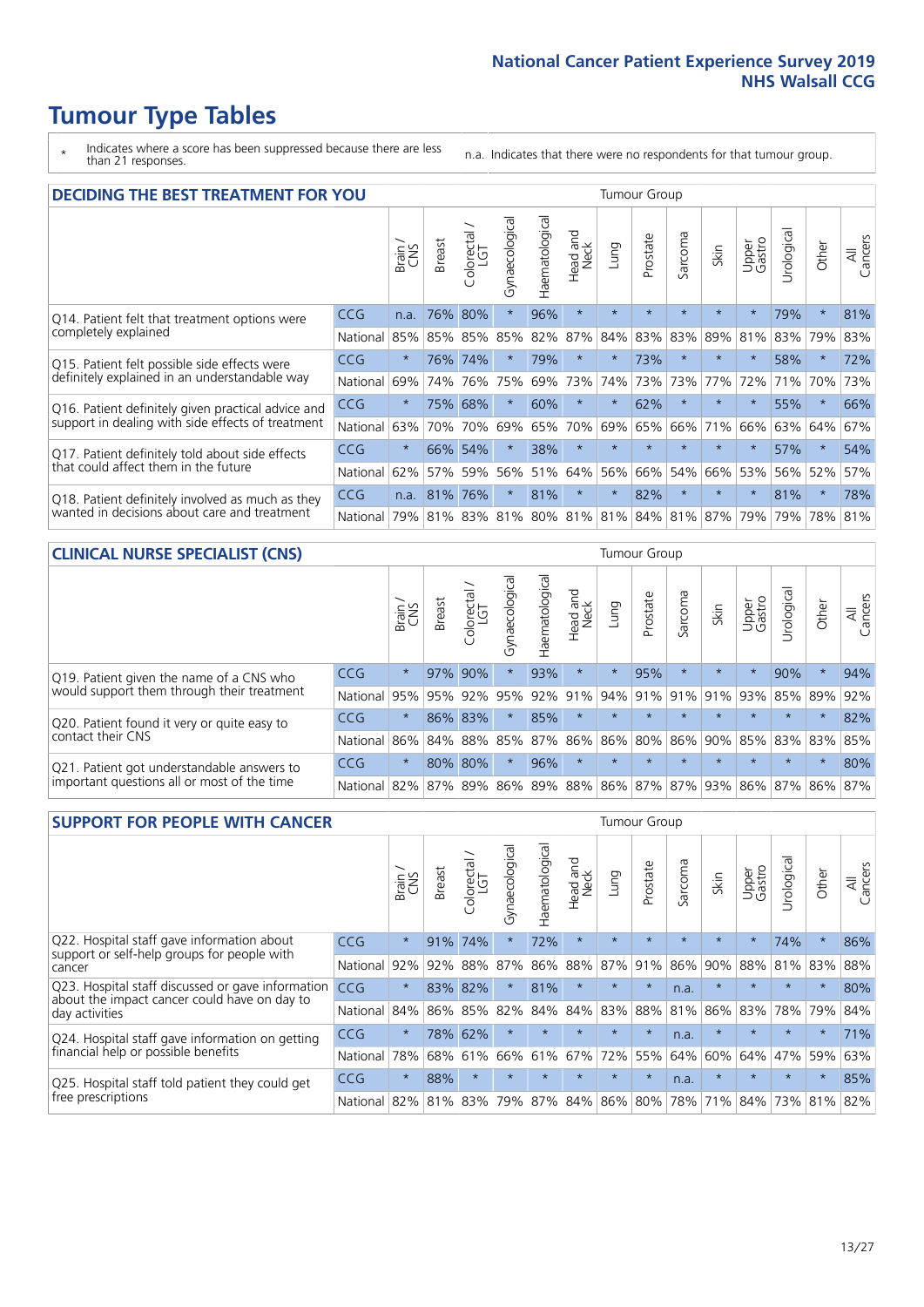- \* Indicates where a score has been suppressed because there are less than 21 responses.
- n.a. Indicates that there were no respondents for that tumour group.

| <b>OPERATIONS</b>                                |              |         |               |                   |                    |                     |                  |             | Tumour Group        |         |         |                 |            |                                         |                |
|--------------------------------------------------|--------------|---------|---------------|-------------------|--------------------|---------------------|------------------|-------------|---------------------|---------|---------|-----------------|------------|-----------------------------------------|----------------|
|                                                  |              | Brain   | <b>Breast</b> | Colorectal<br>LGT | ᠊ᢛ<br>Gynaecologic | Haematological      | Head and<br>Neck | <b>Dung</b> | Prostate            | Sarcoma | Skin    | Upper<br>Gastro | Jrological | Other                                   | All<br>Cancers |
| Q27. Beforehand, patient had all the information | CCG          | $\star$ |               | 98% 88%           | $\star$            | $\star$             | $\star$          | $\star$     | $\star$             | $\star$ | $\star$ | $\star$         | 96%        | $\ast$                                  | 96%            |
| needed about the operation                       | National     | $96\%$  |               |                   | 97% 96% 96%        |                     |                  |             |                     |         |         |                 |            | 94% 96% 95% 97% 95% 96% 96% 95% 95% 95% | 96%            |
| Q28. Afterwards, staff completely explained how  | <b>CCG</b>   | $\star$ |               | 77% 77%           | $\star$            |                     | $\star$          | $\star$     | $\star$             | $\star$ | $\star$ | $\star$         | 74%        | $\star$                                 | 78%            |
| operation had gone in understandable way         | National 76% |         |               |                   |                    | 79% 83% 79% 78% 79% |                  |             | 79% 78% 80% 82% 79% |         |         |                 |            | 76% 77%                                 | 79%            |

### **HOSPITAL CARE AS AN INPATIENT** Tumour Group

|                                                                                                   |              | Brain   | Breast  | Colorectal /<br>LGT     | Gynaecological | Haematological | Head and<br>Neck | Lung    | Prostate | Sarcoma | Skin | Upper<br>Gastro | Urological | Other       | All<br>Cancers |
|---------------------------------------------------------------------------------------------------|--------------|---------|---------|-------------------------|----------------|----------------|------------------|---------|----------|---------|------|-----------------|------------|-------------|----------------|
| Q30. Hospital staff didn't talk in front of patient                                               | CCG          | $\star$ | 76%     | 84%                     | $\star$        | $\star$        | $\star$          | $\star$ | $\star$  | $\star$ | n.a. | $\star$         | 92%        | $\star$     | 81%            |
| as if patient wasn't there                                                                        | National     | 81%     | 86%     | 81%                     | 83%            | 84%            | 83%              | 81%     | 88%      | 86%     | 86%  | 81%             | 83%        | 82%         | 84%            |
| 031. Patient had confidence and trust in all<br>doctors treating them                             | CCG          | $\star$ | 83% 84% |                         | $\star$        | $\star$        | $\star$          | $\star$ | $\star$  | $\star$ | n.a. |                 | 76%        | $\star$     | 79%            |
|                                                                                                   | National     | 82%     |         | 83% 85%                 | 83%            | 82%            |                  | 87% 83% | 89%      | 86%     |      | 85% 81%         | 85%        | 80%         | 84%            |
| Q32. Patient's family or someone close definitely<br>felt able to talk to a doctor                | CCG          | $\star$ | 74%     | 54%                     | $\star$        | $\star$        | $\star$          | $\star$ | $\star$  | $\star$ | n.a. |                 | $\star$    | $\star$     | 65%            |
|                                                                                                   | National     | 67%     | 72%     | 73%                     | 72%            | 74%            | 75%              | 74%     | 72%      | 71%     | 74%  | 73%             | 71%        | 69%         | 72%            |
| Q33. Patient had confidence and trust in all the<br>ward nurses treating them                     | CCG          | $\star$ | 63%     | 68%                     | $\star$        | $\star$        | $\star$          | $\star$ | $\star$  | $\star$ | n.a. | $\star$         | 72%        | $\star$     | 69%            |
|                                                                                                   | National     | 72%     | 73%     | 72%                     | 71%            | 77%            | 75%              | 77%     | 79%      | 74%     | 75%  | 73%             | 77%        | 69%         | 74%            |
| Q34. Patient thought there were always or nearly<br>always enough nurses on duty to care for them | CCG          | $\star$ | 63%     | 56%                     | $\star$        | $\star$        | $\star$          | $\star$ | $\star$  | $\star$ | n.a. | $\star$         | 52%        | $\star$     | 59%            |
|                                                                                                   | National     | 68%     | 64%     | 62%                     | 63%            | 63%            | 65%              | 68%     | 72%      | 65%     | 70%  | 65%             | 66%        | 60%         | 64%            |
| Q35. All hospital staff asked patient what name<br>they prefer to be called by                    | CCG          | $\star$ |         | 55% 84%                 | $\star$        | $\star$        | $\star$          | $\star$ | $\star$  | $\star$ | n.a. |                 | 72%        | $\star$     | 62%            |
|                                                                                                   | National     | 68%     | 62%     | 74%                     | 65%            | 72%            | 71%              | 76%     | 72%      | 74%     | 70%  | 78%             | 76%        | 69%         | 71%            |
| Q36. Patient always given enough privacy when                                                     | CCG          | $\star$ |         | 77% 84%                 | $\star$        | $\star$        | $\star$          | $\star$ | $\star$  | $\star$ | n.a. |                 | 88%        | $\star$     | 80%            |
| discussing condition or treatment                                                                 | National     | 78%     | 84%     | 85%                     | 81%            | 86%            |                  | 87% 84% | 88%      | 84%     | 84%  | 84%             | 85%        | 82%         | 85%            |
| Q37. Patient definitely found hospital staff to                                                   | CCG          | $\star$ | 52%     | 62%                     | $\star$        | $\star$        | $\star$          | $\star$ | $\star$  | $\star$ | n.a. |                 | $\star$    | $\star$     | 49%            |
| discuss worries or fears during their inpatient visit                                             | National     | 45%     |         | 51% 55%                 | 51%            | 56%            | 52%              | 49%     | 53%      | 54%     | 51%  | 53%             | 49%        | 46%         | 52%            |
| Q38. Hospital staff definitely did everything they                                                | CCG          | n.a.    | 73% 82% |                         | $\star$        | $\star$        | $\star$          | $\star$ | $\star$  | $\star$ | n.a. | $\star$         | $\star$    | $\star$     | 78%            |
| could to help control pain                                                                        | National     | 85%     | 83%     | 84%                     | 82%            | 82%            | 80%              | 84%     | 85%      | 83%     | 85%  | 82%             | 81%        | 82%         | 83%            |
| Q39. Patient always felt they were treated with                                                   | CCG          | $\star$ |         | 75% 83%                 | $\star$        | $\star$        | $\star$          | $\star$ | $\star$  | $\star$ | n.a. |                 | 92%        | $\star$     | 83%            |
| respect and dignity while in hospital                                                             | National     | 85%     |         | 87% 87%                 | 85%            | 89%            |                  | 87% 88% | 91%      | 89%     | 89%  | 88%             |            | 90% 86%     | 88%            |
| Q40. Patient given clear written information<br>about what should or should not do after leaving  | CCG          | $\star$ | 89%     | 95%                     | $\star$        | $\star$        | $\star$          | $\star$ | $\star$  | $\star$ | n.a. |                 | 88%        | $\star$     | 89%            |
| hospital                                                                                          | National     | 80%     | 89%     | 86%                     | 86%            | 83%            |                  | 87% 82% | 91%      | 85%     | 90%  | 82%             | 87%        | 83%         | 86%            |
| Q41. Hospital staff told patient who to contact<br>if worried about condition or treatment after  | CCG          | $\star$ | 96%     | 92%                     | $\star$        | $\star$        | $\star$          | $\star$ | $\star$  | $\star$ | n.a. | $\star$         | 86%        | $\star$     | 93%            |
| leaving hospital                                                                                  | National 94% |         |         | 95% 95% 93% 96% 93% 92% |                |                |                  |         |          | 96% 94% |      | 95% 92%         |            | 92% 93% 94% |                |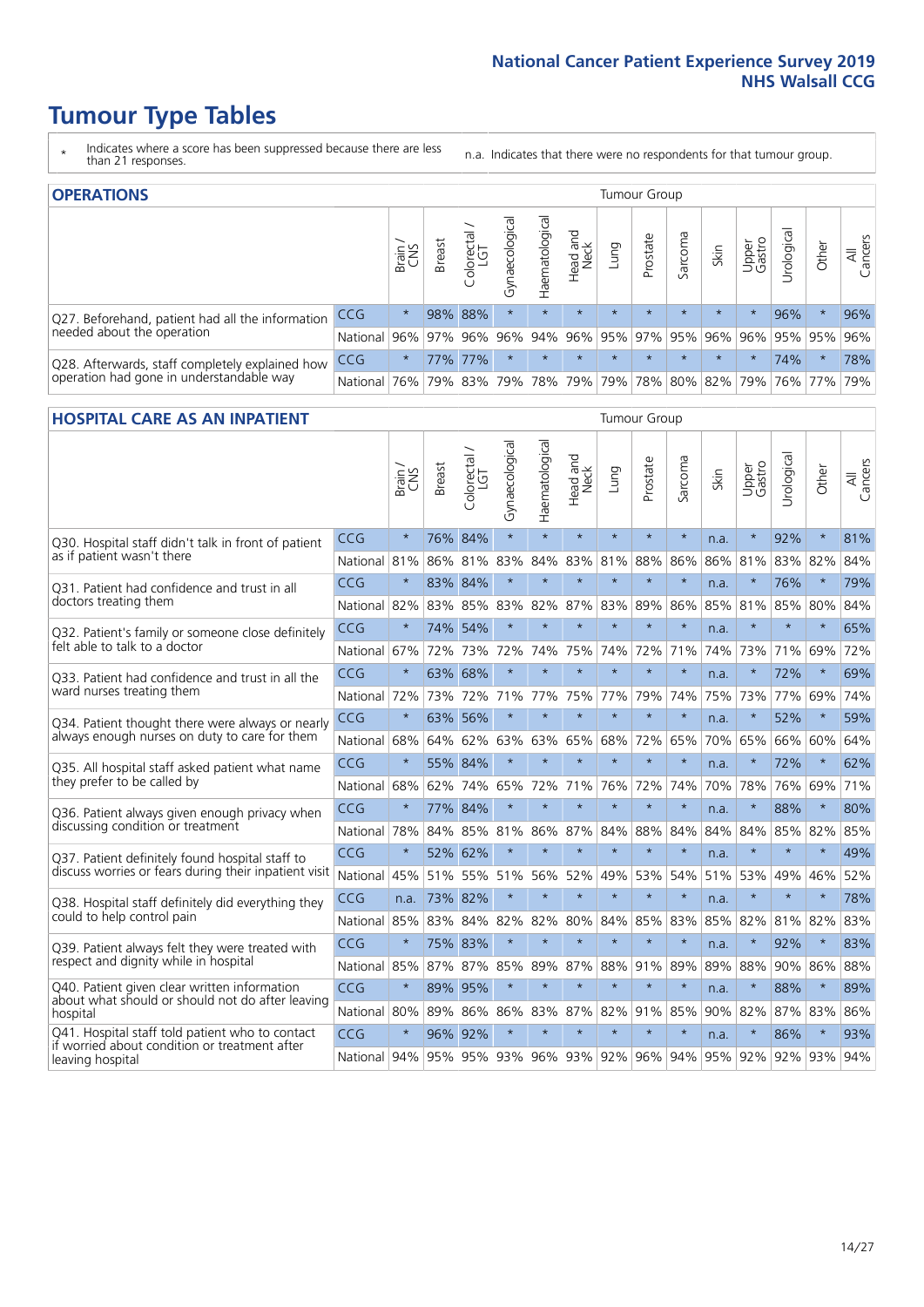- \* Indicates where a score has been suppressed because there are less than 21 responses.
- n.a. Indicates that there were no respondents for that tumour group.

| <b>HOSPITAL CARE AS A DAY PATIENT / OUTPATIENT</b>                                                                    |            |         |               |                       |                |                |                         |         | <b>Tumour Group</b> |                            |         |                 |            |         |                |  |  |
|-----------------------------------------------------------------------------------------------------------------------|------------|---------|---------------|-----------------------|----------------|----------------|-------------------------|---------|---------------------|----------------------------|---------|-----------------|------------|---------|----------------|--|--|
|                                                                                                                       |            | Brain   | <b>Breast</b> | olorectal<br>LGT<br>Ü | Gynaecological | Haematological | ead and<br>Neck<br>Head | Lung    | Prostate            | arcoma<br>$\tilde{\Omega}$ | Skin    | Upper<br>Gastro | Urological | Other   | All<br>Cancers |  |  |
| Q43. Patient definitely found hospital staff to                                                                       | <b>CCG</b> | n.a.    | 65%           | 78%                   | $\star$        | 63%            | $\star$                 | $\star$ | $\star$             | $\star$                    | $\star$ | $\star$         | 62%        | $\star$ | 67%            |  |  |
| discuss worries or fears during their outpatient or<br>day case visit                                                 | National   | 66%     | 68%           | 73%                   | 70%            | 73%            | 72%                     | 70%     | 74%                 | 72%                        | 72%     | 71%             | 67%        | 68%     | 71%            |  |  |
| Q44. Cancer doctor had the right documents at<br>patient's last outpatient appointment                                | CCG        | $\star$ |               | 92% 100%              |                | 93%            | $\star$                 | $\star$ | $\star$             | $\star$                    |         | $\star$         | 96%        | $\star$ | 95%            |  |  |
|                                                                                                                       | National   | 94%     | 96%           | 96%                   | 96%            | 97%            | 96%                     | 96%     | 96%                 | 96%                        | 96%     | 94%             | 96%        | 95%     | 96%            |  |  |
| Q46. Beforehand patient completely had                                                                                | <b>CCG</b> | $\star$ | 86%           | $\star$               |                | $\star$        | $\star$                 | n.a.    | $\star$             | n.a.                       | n.a.    | $\star$         | $\star$    | n.a.    | 85%            |  |  |
| all information needed about radiotherapy<br>treatment                                                                | National   | 91%     | 88%           | 83%                   | 88%            | 84%            | 86%                     | 86%     | 88%                 | 88%                        | 84%     | 86%             | 83%        | 84%     | 86%            |  |  |
| Q47. Patient completely given understandable                                                                          | CCG        | $\star$ | 65%           | $\star$               | $\star$        |                | $\star$                 | n.a.    | $\star$             | n.a.                       | n.a.    | $\star$         | $\star$    | n.a.    | 56%            |  |  |
| information about whether radiotherapy was<br>working                                                                 | National   | 56%     | 60%           | 57%                   | 61%            | 62%            | 63%                     | 59%     | 60%                 | 67%                        | 57%     | 52%             | 59%        | 59%     | 60%            |  |  |
| Q49. Beforehand patient completely had all                                                                            | <b>CCG</b> | $\star$ | 81%           | 89%                   | $\star$        | 83%            | $\star$                 | $\star$ | $\star$             | n.a.                       | n.a.    |                 | $\star$    | $\ast$  | 83%            |  |  |
| information needed about chemotherapy<br>treatment                                                                    | National   | 80%     | 82%           | 86%                   | 87%            | 85%            | 79%                     | 84%     | 86%                 | 86%                        | 90%     | 84%             | 85%        | 85%     | 84%            |  |  |
| Q50. Patient given enough information about<br>whether chemotherapy was working in a<br>completely understandable way | <b>CCG</b> | $\star$ | 49%           | 65%                   | $\star$        | 64%            | $\star$                 | $\star$ | $\star$             | n.a.                       | n.a.    | $\star$         | $\star$    | $\star$ | 59%            |  |  |
|                                                                                                                       | National   | 54%     | 62%           | 64%                   | 68%            | 75%            |                         | 57% 67% | 66%                 | 71%                        | 79%     | 61%             | 68%        | 69%     | 68%            |  |  |

#### **HOME CARE AND SUPPORT** Tumour Group

|                                                                                                                   |            | Brain   | <b>Breast</b> | Colorectal<br>LGT | ᢛ<br>Gynaecologic | Haematological | Head and<br>Neck | <b>Dung</b> | Prostate | Sarcoma | Skin    | Upper<br>Gastro | rologica | Other   | All<br>Cancers |
|-------------------------------------------------------------------------------------------------------------------|------------|---------|---------------|-------------------|-------------------|----------------|------------------|-------------|----------|---------|---------|-----------------|----------|---------|----------------|
| Q51. Hospital staff definitely gave family or<br>someone close all the information needed to<br>help care at home | <b>CCG</b> | $\star$ |               | 58% 55%           |                   | 48%            | $\star$          | $\star$     | $\star$  | $\star$ | $\star$ | $\star$         | 46%      | $\star$ | 54%            |
|                                                                                                                   | National   | 58%     | 58%           | 63%               | 57%               | 62%            | 67%              |             | 59% 61%  | 62%     | 65%     | 60%             | 59% 55%  |         | 60%            |
| Q52. Patient definitely given enough support<br>from health or social services during treatment                   | <b>CCG</b> | n.a.    | 38% 41%       |                   | $\star$           | $\star$        | $\star$          | $\star$     | $\star$  | $\star$ | n.a.    | $\star$         | $\star$  | $\star$ | 43%            |
|                                                                                                                   | National   | 42%     | 52%           | 60%               |                   | 45% 51%        | 59%              | 50%         | 48%      | 53%     | 57%     | 54%             | 48% 51%  |         | 52%            |
| Q53. Patient definitely given enough support<br>from health or social services after treatment                    | <b>CCG</b> | n.a.    | 33%           |                   |                   | $\star$        | $\star$          | $\star$     | $\star$  | $\star$ | n.a.    | $\star$         | $\star$  | $\star$ | 41%            |
|                                                                                                                   | National   | 39%     | 41% 53%       |                   | 39%               | $ 43\% $       | 56%              | 40%         | 46%      | 48%     | 59%     | 47%             | 44%      | 44%     | 45%            |

| <b>CARE FROM YOUR GENERAL PRACTICE</b>                                                                     |              |         |               |                   |                | Tumour Group      |                  |         |          |         |         |                 |                                     |         |                |
|------------------------------------------------------------------------------------------------------------|--------------|---------|---------------|-------------------|----------------|-------------------|------------------|---------|----------|---------|---------|-----------------|-------------------------------------|---------|----------------|
|                                                                                                            |              | Brain,  | <b>Breast</b> | Colorectal<br>LGT | Gynaecological | ক<br>Haematologic | Head and<br>Neck | Lung    | Prostate | Sarcoma | Skin    | Upper<br>Gastro | Urologica                           | Other   | All<br>Cancers |
| Q54. GP given enough information about<br>patient's condition and treatment                                | <b>CCG</b>   | n.a.    |               | 95% 93%           | $\star$        | 93%               | $\star$          | $\star$ | $\star$  | $\star$ | $\star$ | $\star$         | 100%                                | $\star$ | 96%            |
|                                                                                                            | National 91% |         |               | 96% 95%           | 95%            |                   |                  |         |          |         |         |                 | 96% 94% 94% 96% 94% 96% 93% 95% 94% |         | 95%            |
| Q55. General practice staff definitely did<br>everything they could to support patient during<br>treatment | <b>CCG</b>   | $\star$ |               | 62% 42%           | $\star$        | $\star$           | $\star$          | $\star$ | $\star$  | $\star$ | $\star$ | $\star$         | 55%                                 | $\star$ | 54%            |
|                                                                                                            | National     | 55%     |               | 58% 59%           | 56%            |                   | 56% 59%          |         |          |         |         |                 | 56% 64% 56% 65% 59% 59% 55%         |         | 58%            |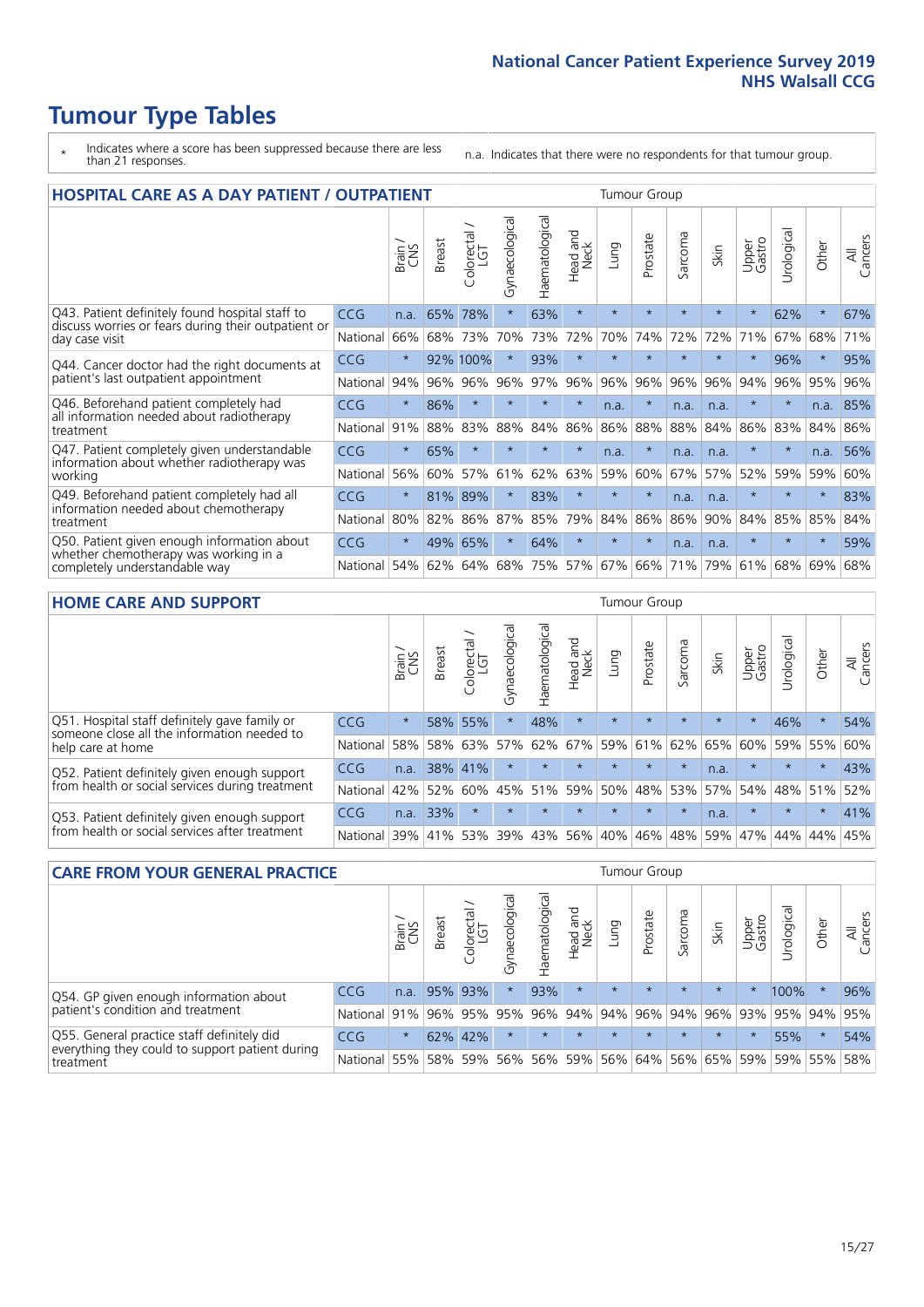- \* Indicates where a score has been suppressed because there are less than 21 responses.
- n.a. Indicates that there were no respondents for that tumour group.

#### **YOUR OVERALL NHS CARE** THE CONSTRUCTION OF THE THROUP GROUP TUMOUR GROUP

| <u>UUN UTENTEE ITIIJ GANE</u>                                                                   |            |         |               |                       |                |                |                                 |          |          |                      |         |                 |                            |          |                |
|-------------------------------------------------------------------------------------------------|------------|---------|---------------|-----------------------|----------------|----------------|---------------------------------|----------|----------|----------------------|---------|-----------------|----------------------------|----------|----------------|
|                                                                                                 |            | Brain   | <b>Breast</b> | olorectal<br>LGT<br>Ū | Gynaecological | Haematological | <b>Bad and<br/>Neck</b><br>Head | Lung     | Prostate | arcoma<br>$\sqrt{ }$ | Skin    | Upper<br>Gastro | $\overline{c}$<br>Urologia | Other    | All<br>Cancers |
| Q56. Different people treating and caring for                                                   | <b>CCG</b> | $\star$ | 65%           | 69%                   | $\star$        | 86%            | $\star$                         | $\star$  | $\star$  | $\star$              | $\star$ | $\star$         | 75%                        | $\ast$   | 71%            |
| patient always work well together to give best<br>possible care                                 | National   | 60%     |               | 73% 73%               | 69%            | 75%            | 73%                             | 73%      | 75%      | 70%                  | 79%     | 69%             | 74%                        | 68%      | 73%            |
| Q57. Patient given a care plan                                                                  | <b>CCG</b> | $\star$ | 48% 31%       |                       |                | 38%            | $\star$                         | $\star$  | $\star$  | $\star$              | $\star$ | $\star$         | 41%                        | $^\star$ | 39%            |
|                                                                                                 | National   | 36%     | 41%           | 40%                   | 34%            | 36%            | 39%                             | 36%      | 40%      | 34%                  | 44%     | 36%             | 33%                        | 31%      | 38%            |
| Q58. Overall the administration of care was good                                                | <b>CCG</b> | $\star$ | 88%           | 93%                   |                | 94%            | $\star$                         | $^\star$ | 95%      | $\star$              | $\star$ |                 | 84%                        | $\star$  | 88%            |
| or very good                                                                                    | National   | 85%     | 90%           | 88%                   | 87%            | 91%            | 90%                             | 90%      | 88%      | 88%                  | 90%     | 86%             | 85%                        | 87%      | 89%            |
| Q59. Patient felt length of time for attending<br>clinics and appointments for cancer was about | <b>CCG</b> | $\star$ |               | 76% 71%               |                | 73%            | $\star$                         | $^\star$ | 81%      | $\star$              | $\ast$  | $\star$         | 65%                        | $^\star$ | 73%            |
| right                                                                                           | National   | 58%     | 68%           | 73%                   | 66%            | 66%            | 71%                             | 71%      | 76%      | 68%                  | 73%     | 66%             | 75%                        | 64%      | 69%            |
| Q60. Someone discussed with patient whether                                                     | <b>CCG</b> | n.a.    | 15%           | 33%                   |                | 40%            | $\star$                         | $\star$  | $\star$  | n.a.                 | $\star$ | $\star$         | 17%                        | $\star$  | 24%            |
| they would like to take part in cancer research                                                 | National   | 42%     | 30%           | 32%                   | 31%            | 33%            | 21%                             | 34%      | 31%      | 36%                  | 20%     | 36%             | 21%                        | 32%      | 30%            |
| Q61. Patient's average rating of care scored from<br>very poor to very good                     | CCG        | n.a.    | 8.7           | 8.8                   | $\star$        | 8.9            | $\star$                         | $^\star$ | $\star$  | $\star$              | $\star$ | $\star$         | 8.8                        | $^\star$ | 8.7            |
|                                                                                                 | National   | 8.6     | 8.9           | 8.8                   | 8.7            | 8.9            | 8.8                             | 8.8      | 8.8      | 8.8                  | 8.9     | 8.7             | 8.7                        | 8.7      | 8.8            |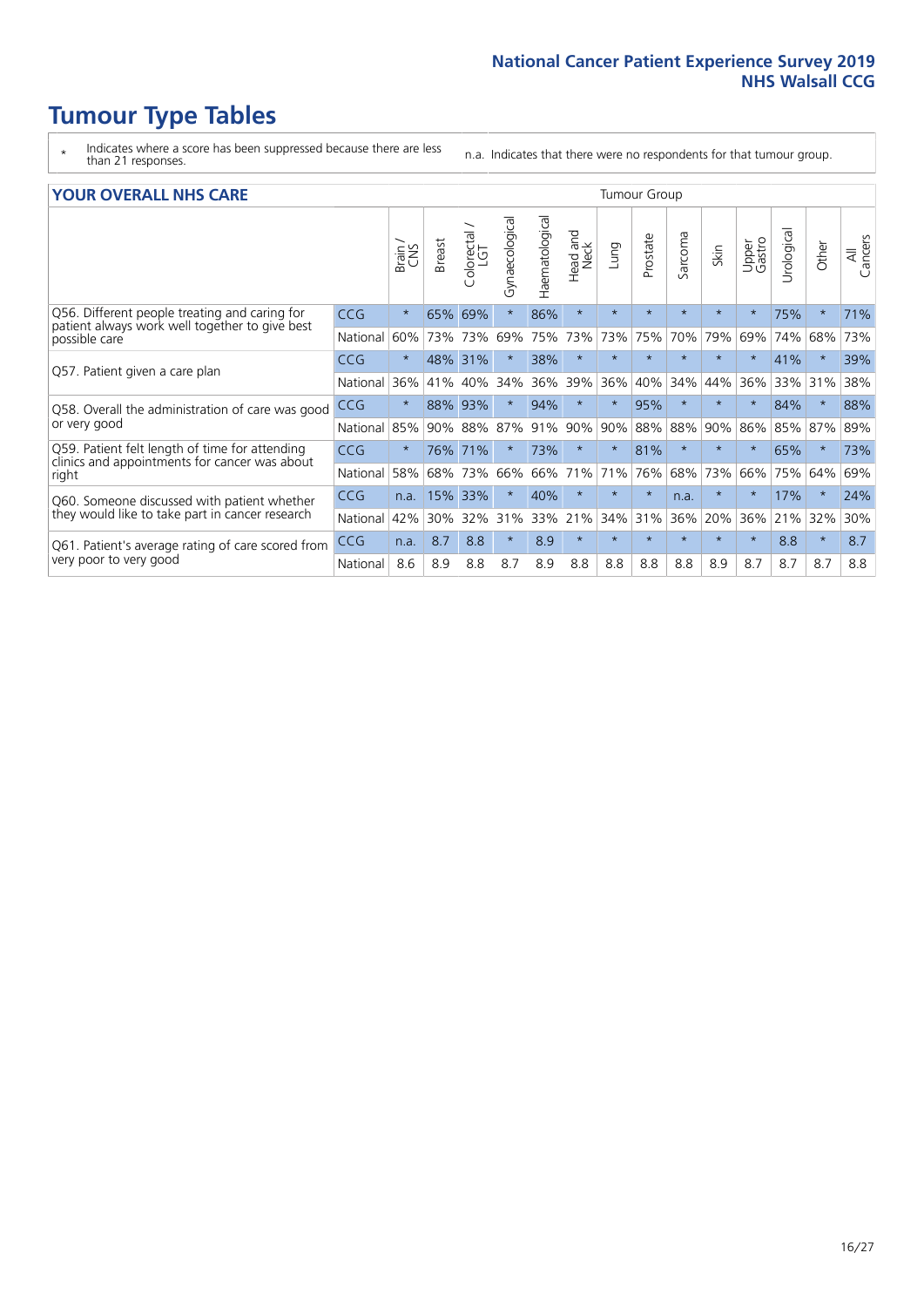### **Year on Year Charts**





#### **DIAGNOSTIC TESTS**





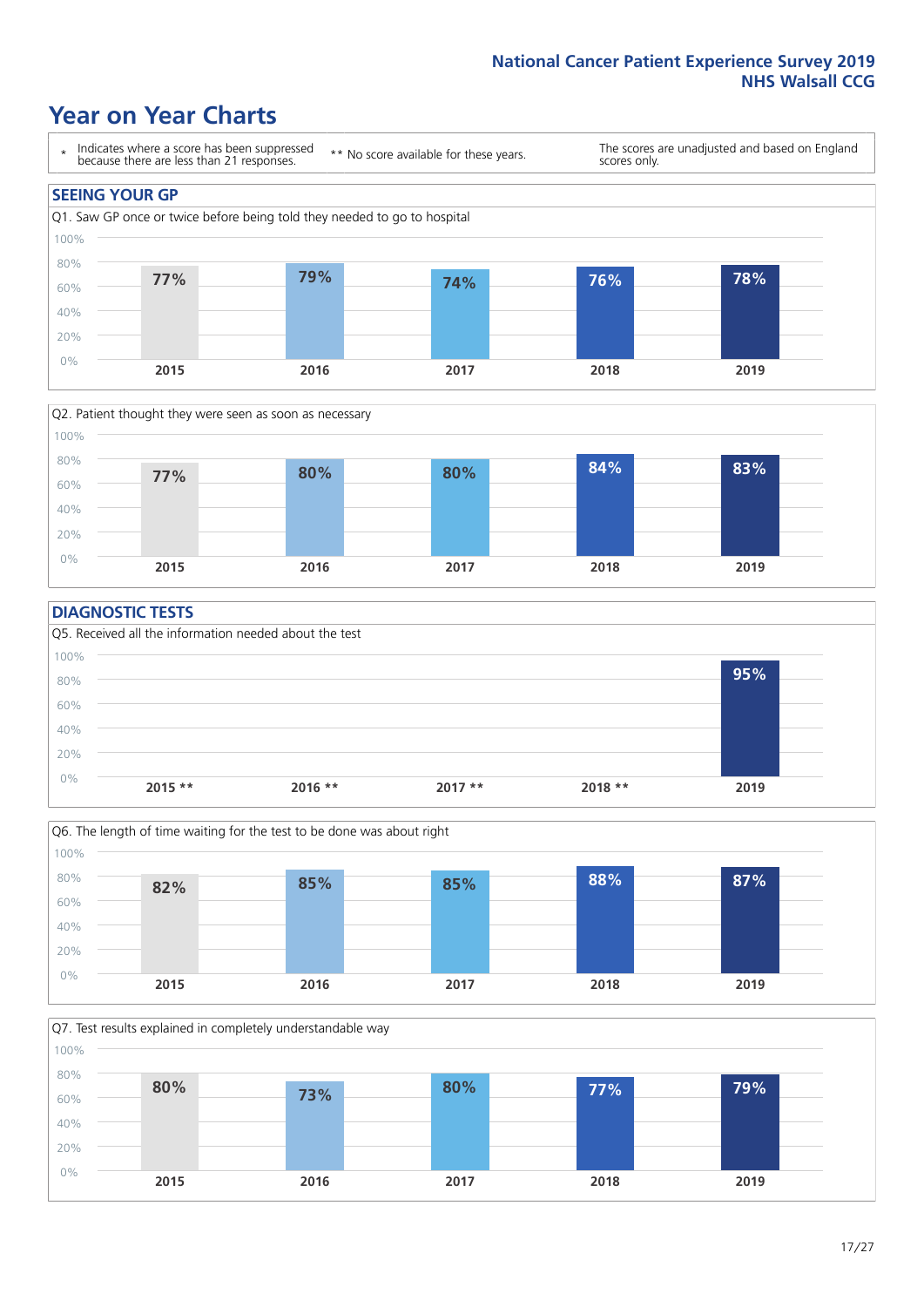### **Year on Year Charts**

\* Indicates where a score has been suppressed because there are less than 21 responses.

\*\* No score available for these years.

The scores are unadjusted and based on England scores only.

### **FINDING OUT WHAT WAS WRONG WITH YOU**









### **DECIDING THE BEST TREATMENT FOR YOU**

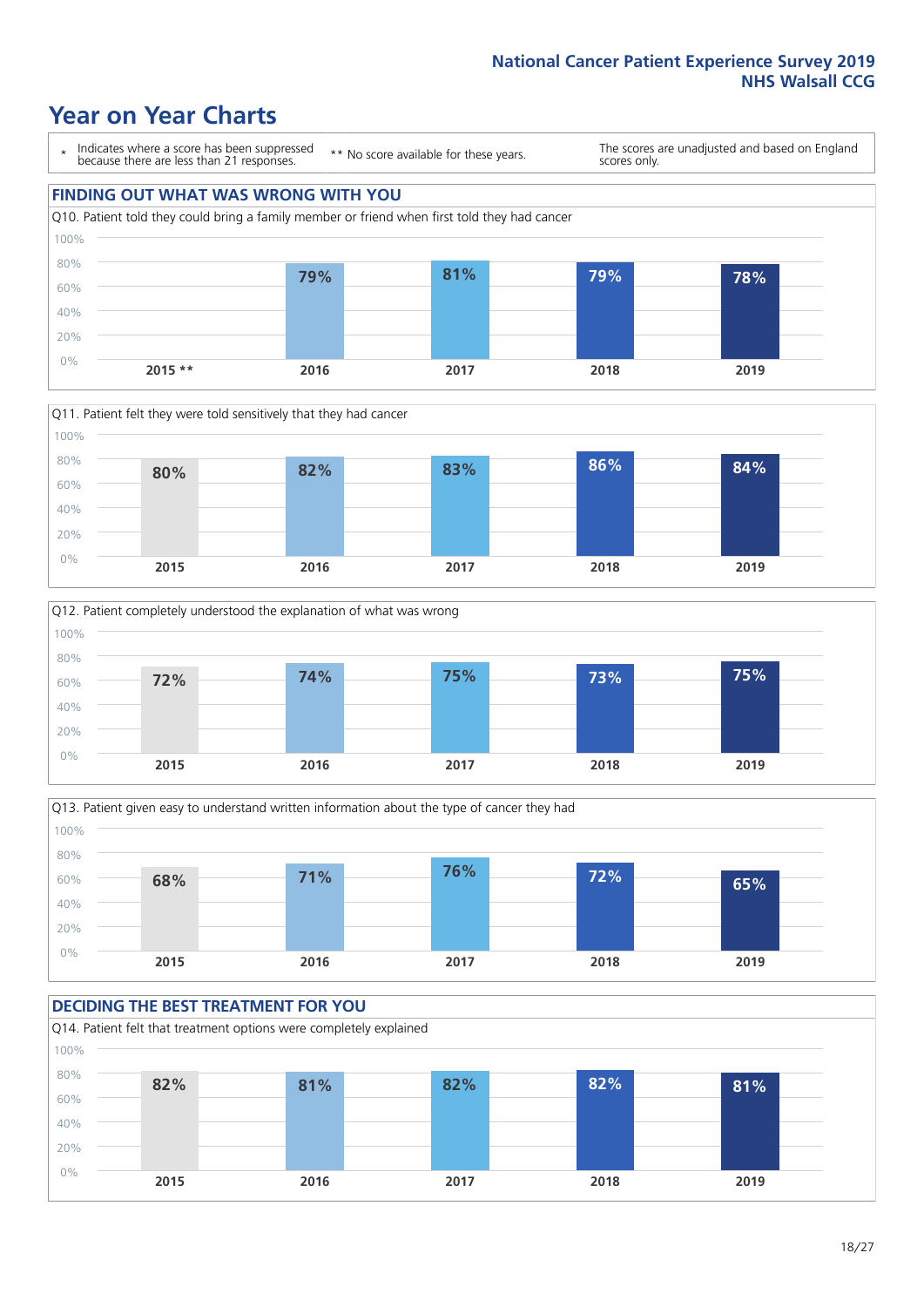### **Year on Year Charts**







Q18. Patient definitely involved as much as they wanted in decisions about care and treatment  $0%$ 20% 40% 60% 80% 100% **2015 \*\* 2016 \*\* 2017 \*\* 2018 \*\* 2019 78%**

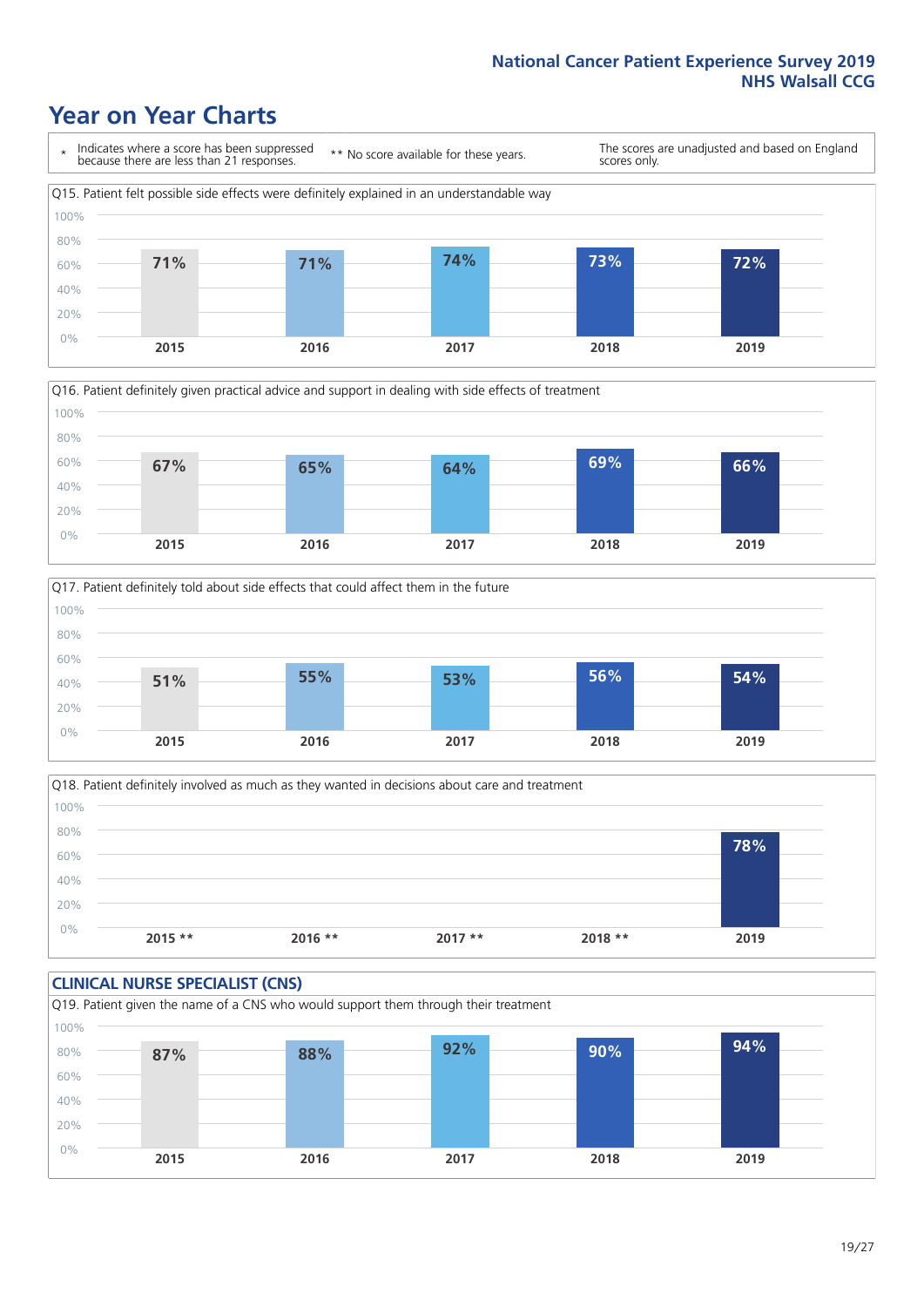### **Year on Year Charts**











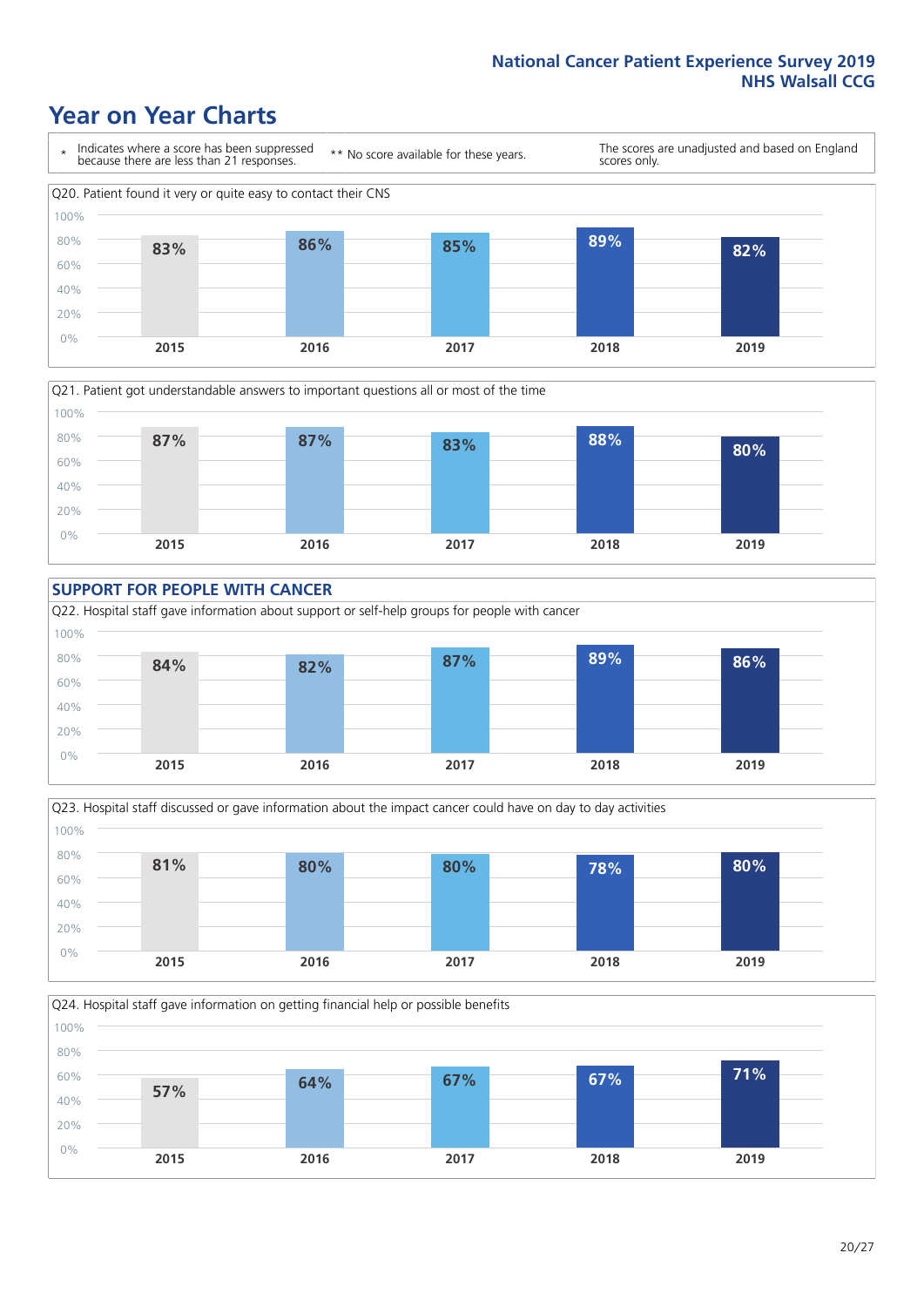### **Year on Year Charts**



#### **OPERATIONS**





### **HOSPITAL CARE AS AN INPATIENT** Q30. Hospital staff didn't talk in front of patient as if patient wasn't there 0% 20% 40% 60% 80% 100% **2015 \*\* 2016 \*\* 2017 \*\* 2018 \*\* 2019 81%**

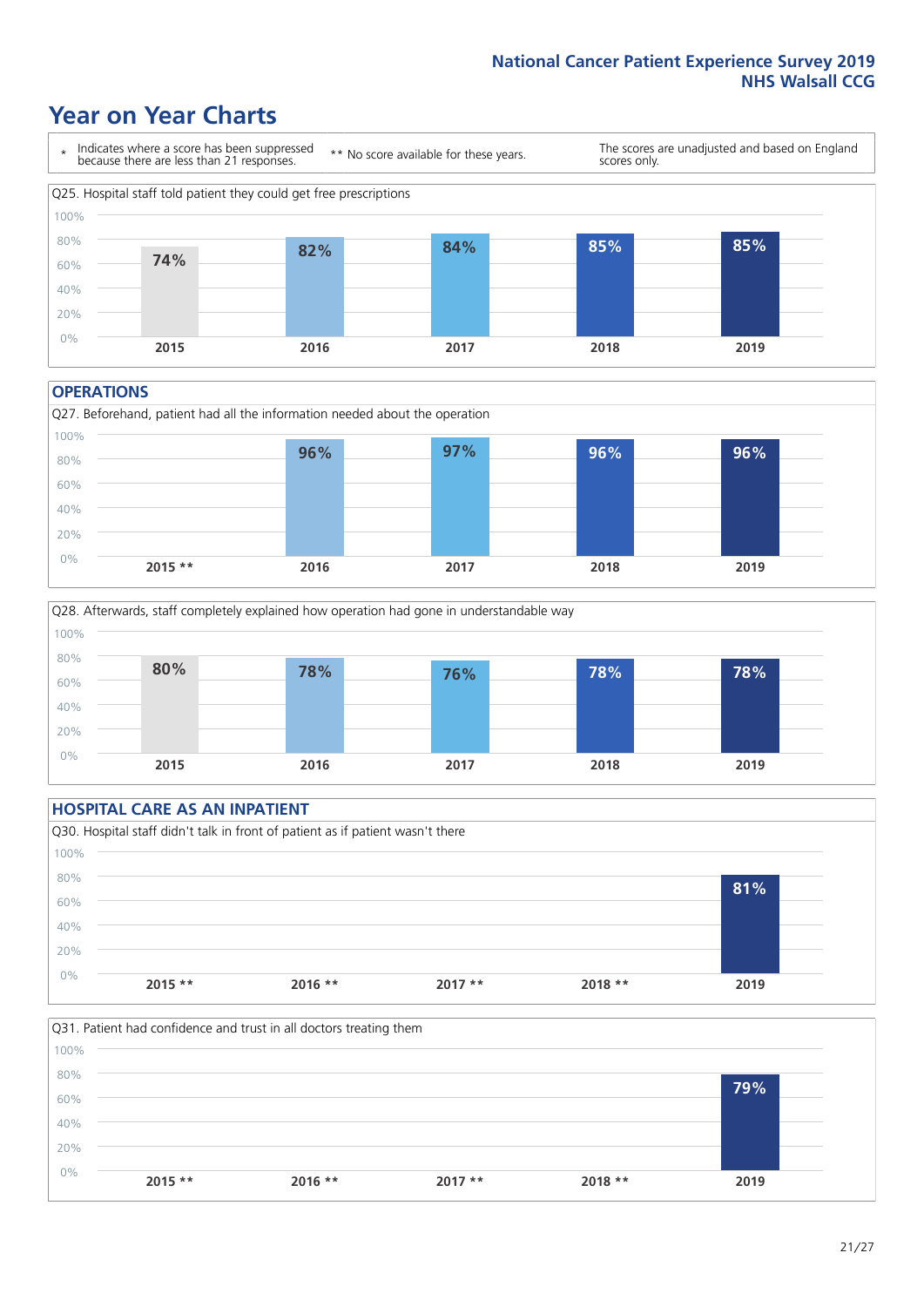### **Year on Year Charts**









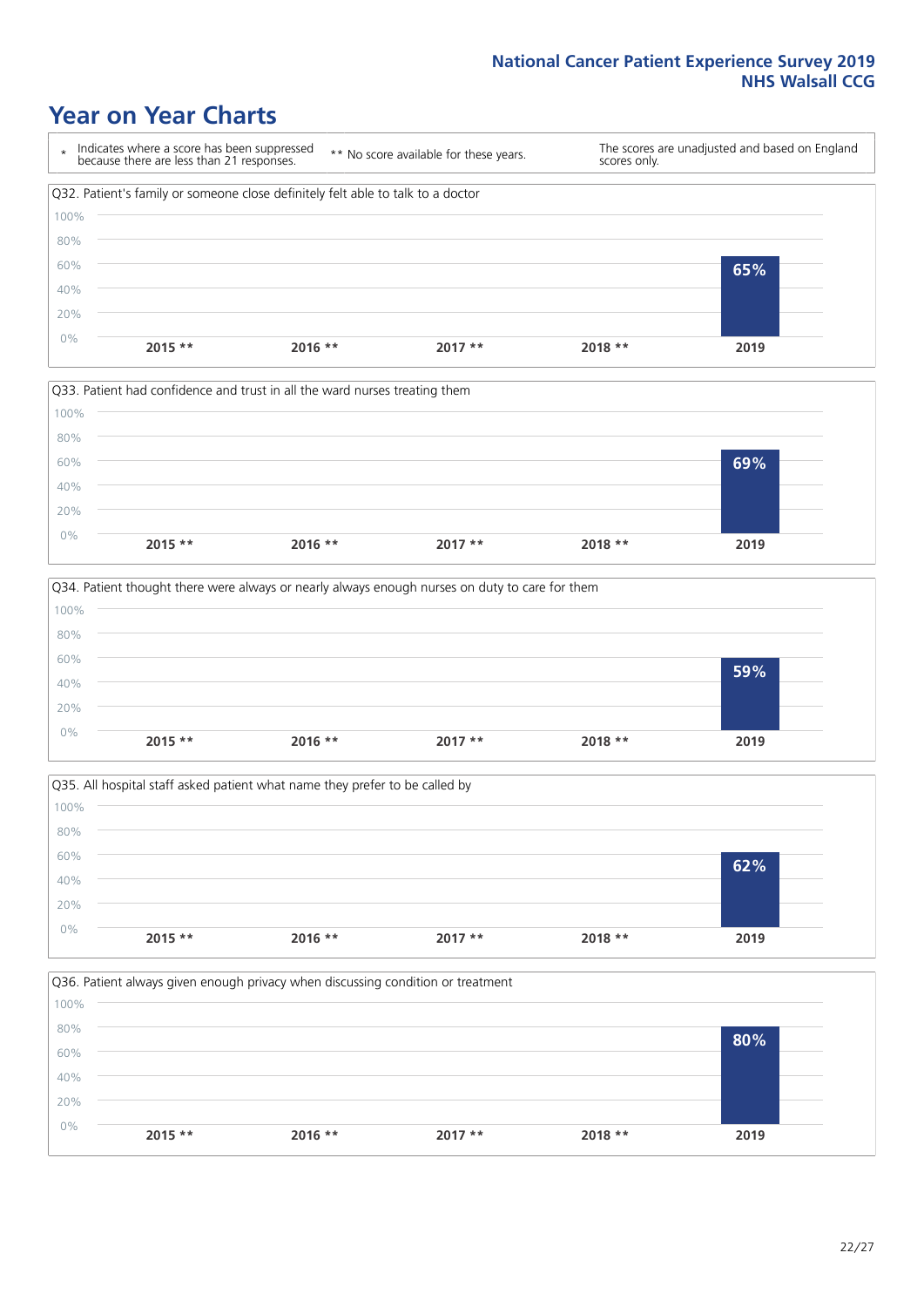### **Year on Year Charts**

\* Indicates where a score has been suppressed because there are less than 21 responses. \*\* No score available for these years. The scores are unadjusted and based on England scores only. Q37. Patient definitely found hospital staff to discuss worries or fears during their inpatient visit 0% 20% 40% 60% 80% 100% **2015 \*\* 2016 \*\* 2017 \*\* 2018 \*\* 2019 49%**









23/27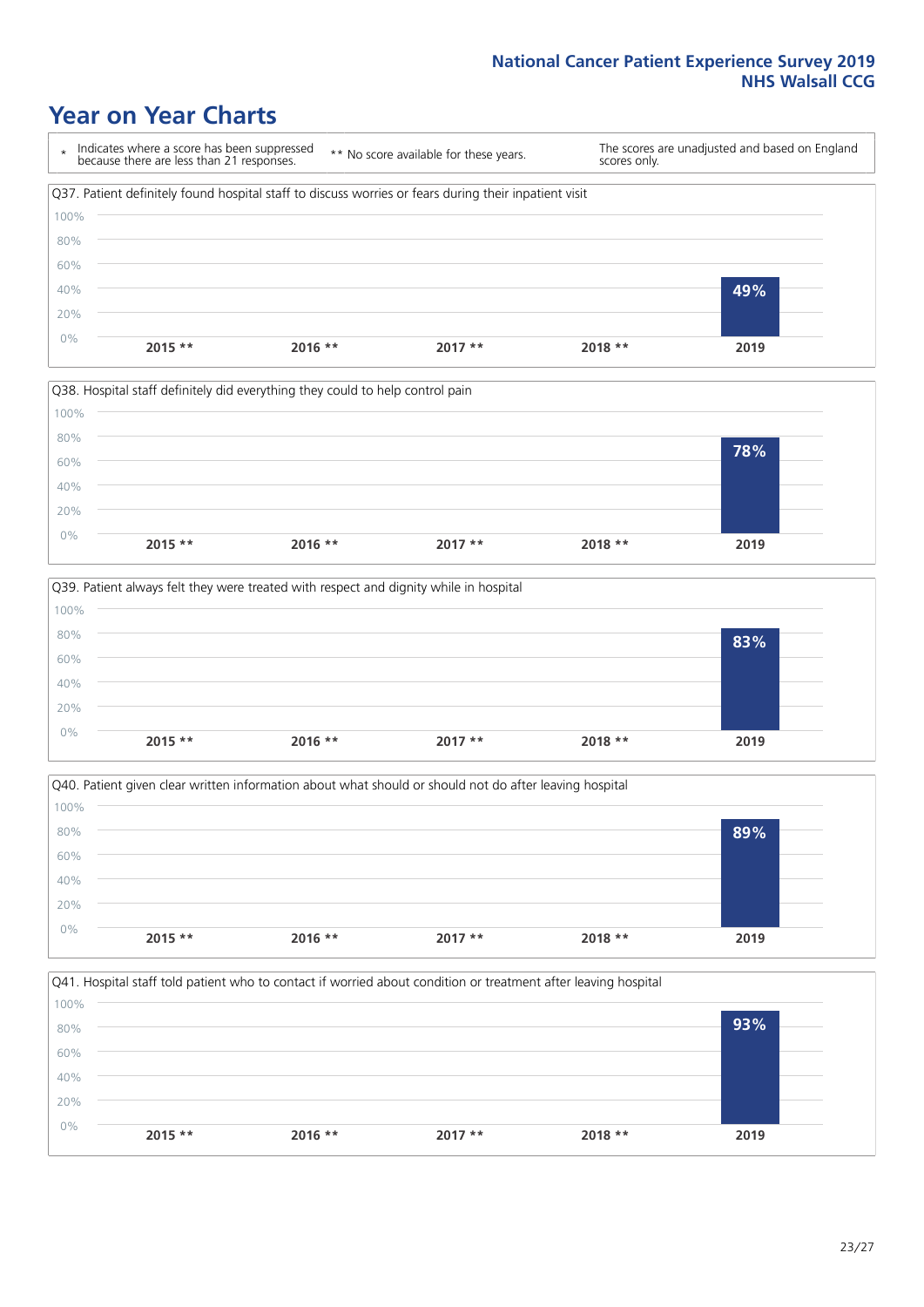### **Year on Year Charts**

\* Indicates where a score has been suppressed because there are less than 21 responses.

\*\* No score available for these years.

The scores are unadjusted and based on England scores only.

#### **HOSPITAL CARE AS A DAY PATIENT / OUTPATIENT**









Q49. Beforehand patient completely had all information needed about chemotherapy treatment

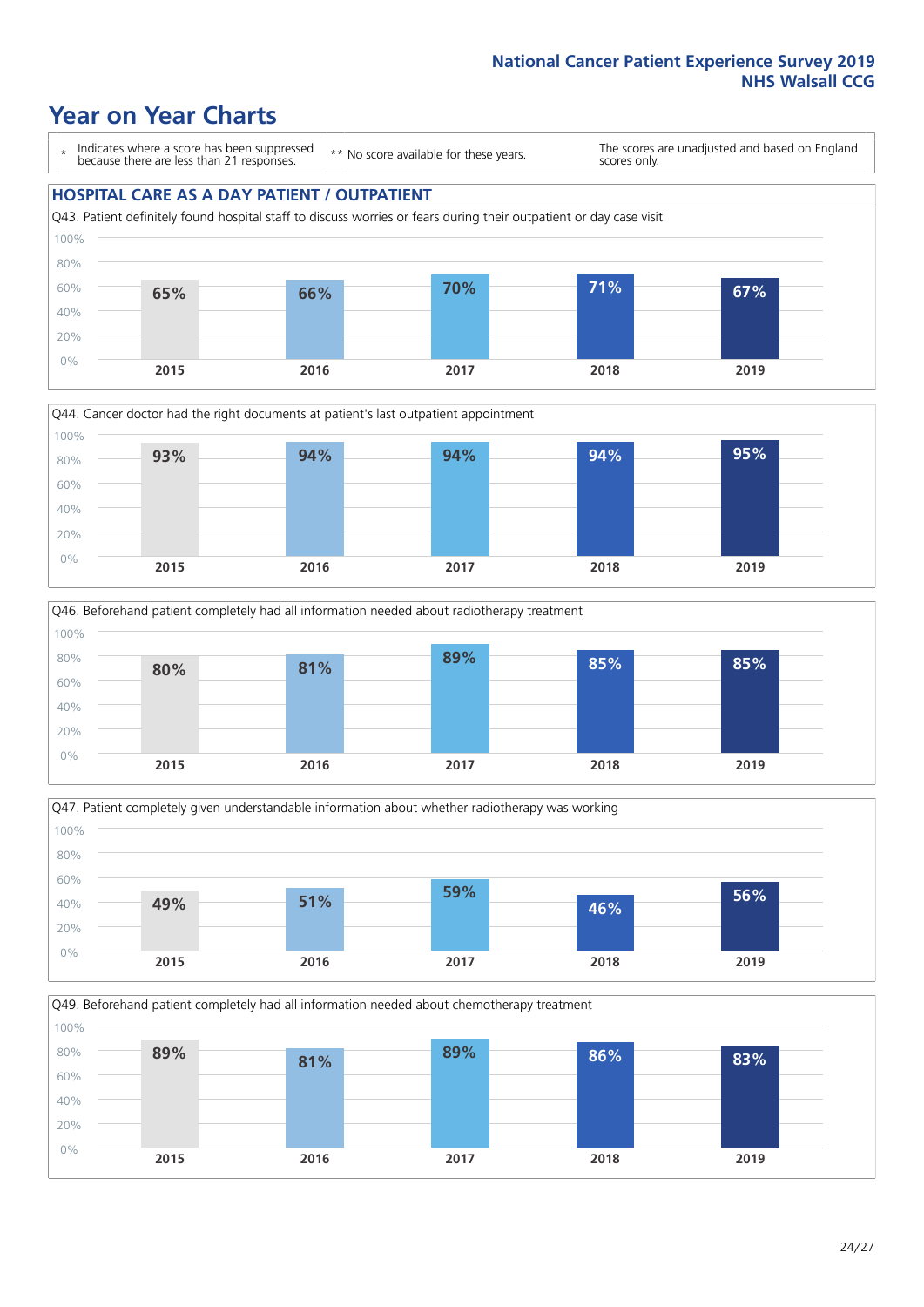### **Year on Year Charts**

\* Indicates where a score has been suppressed because there are less than 21 responses. \*\* No score available for these years. The scores are unadjusted and based on England scores only. Q50. Patient given enough information about whether chemotherapy was working in a completely understandable way 0% 20% 40% 60% 80% 100% **2015 2016 2017 2018 2019 67% 66% 69% 62% 59%**

#### **HOME CARE AND SUPPORT**







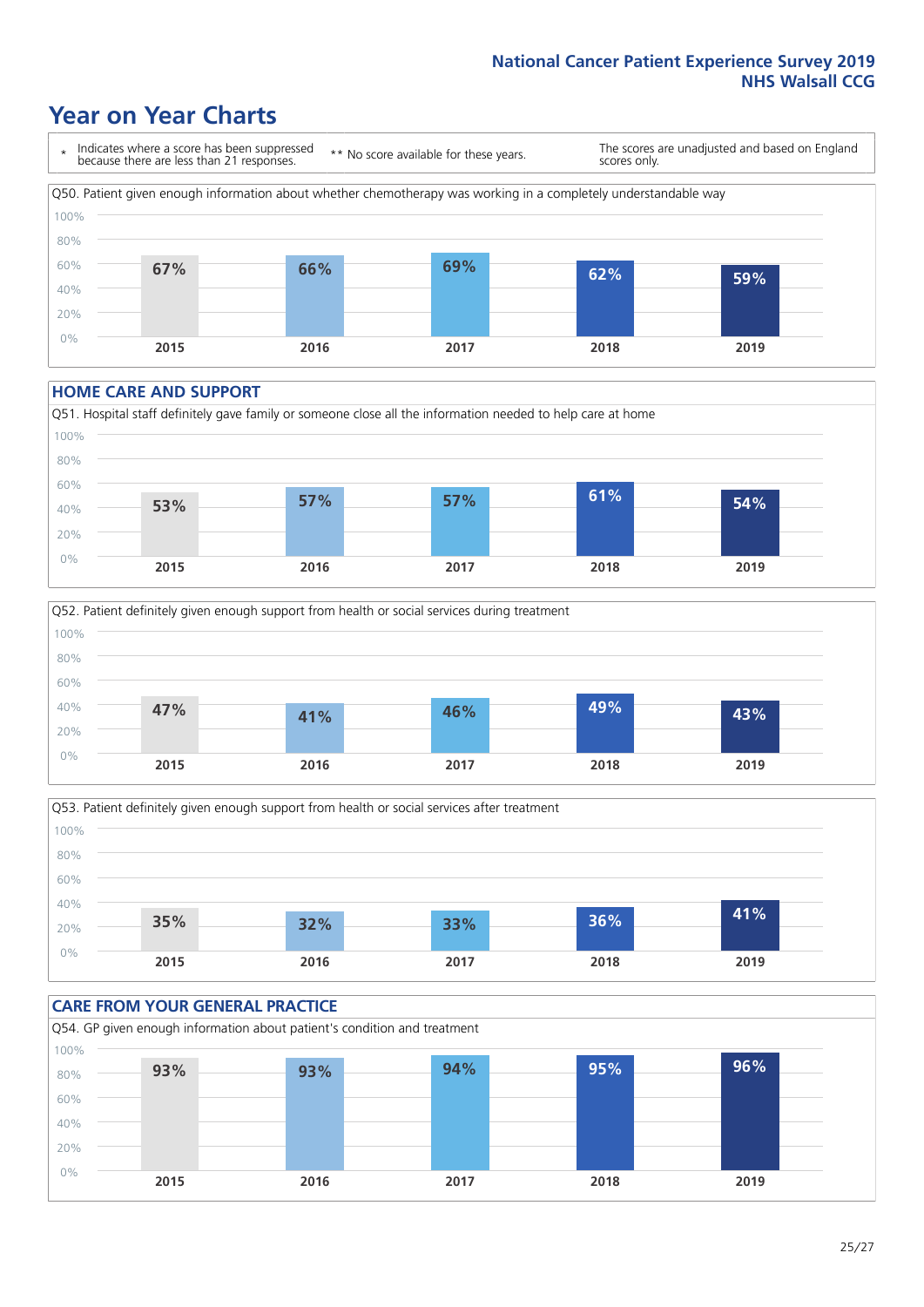### **Year on Year Charts**

\* Indicates where a score has been suppressed because there are less than 21 responses.

\*\* No score available for these years.

The scores are unadjusted and based on England scores only.



#### **YOUR OVERALL NHS CARE**







Q59. Patient felt length of time for attending clinics and appointments for cancer was about right